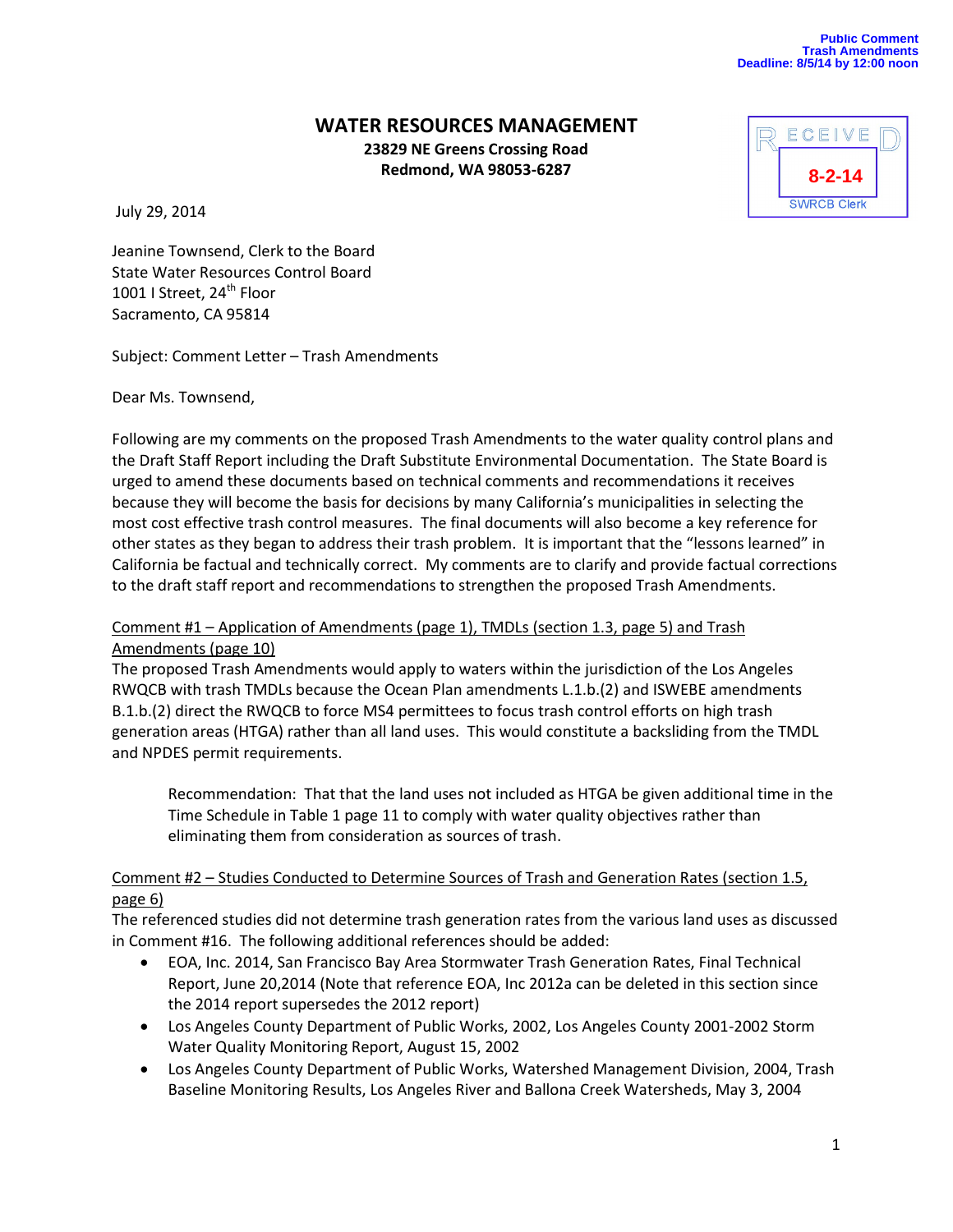- Los Angeles County Department of Public Works, Watershed Management Division, Los Angeles County 2005-2006 Stormwater Quality Monitoring Report
- Los Angeles County Department of Public Works, Watershed Management Division, Trash Baseline Monitoring Results, Los Angeles River and Ballona Creek Watersheds, February 17, 2004

There is little value of including the City of Cupertino as a reference because the City along with the City of San Jose is only one of over 70 municipalities that were required to submit similar reports.

Recommendation: Delete City of Cupertino as a reference.

### Comment #3 – Municipalities Responsibility to Install, Operate and Maintain Full Capture Systems on Private Property in Plan of Implementation (Table 1. Page 11)

The Plan of Implementation under Track 1 would require municipalities to install, operate and maintain full capture systems on private property. Track 1 and 2 should also allow municipalities to require and oversee the installation, operation and maintenance of full capture systems, other treatment controls and institutional controls on private property. Many land uses such as shopping centers, business and industrial parks, apartment complexes, sports complexes, large parking lots, schools, etc have extensive internal storm drainage systems with multiple storm drain inlets that are connected to the municipality's storm drain at manholes located in public streets. A municipality may decide to treat the storm water runoff using large capacity full capture systems offsite at a more central location, require that full capture systems be installed at the connection with its storm drain system or require that private property owners design, install, operate and maintain full capture devices and/or oversee implementation of Track 2 on the private property. Municipalities must be required to identify all private storm drain systems within their jurisdiction and submit a plan for addressing trash in storm water runoff.

Recommendation: Add a footnote to Table 1 and the Policy Amendments stating that municipalities may require and oversee the installation, operation and maintenance of full capture systems, other treatment controls and institutional controls on private property.

Comment #4 – Focus on High Trash Generating Areas (secion 2.1, page 10 and Table 1 page 11) The focus can be on high trash generation areas as long as the definition includes low density residential land uses. See Comments #13 and #15.

# Comment #5 – Trash Water Quality Objective (section 2.2, page 11)

The objective must also include "or cause a contamination or hazard to public health". The following objects have been found in storm water runoff that are threats to public health: hypodermic needles and syringes, loaded diapers, condoms, broken glass, broken fluorescent bulbs and sharp metal objects.

Recommendation: Add to Physical Characteristics in Trash Amendments "or cause a contamination or hazard to public health".

# Comment #6 – Goal of "ZERO TRASH" as the Water Quality Objective (section 2.2, page 11,section 4.2,page 66)

The discussion on page 66 must include a legal analysis explaining why the numeric objective of "Zero Trash" should not be established as the water quality objective. The Goal or Target of "Zero Trash" established in the Trash TMDL and affirmed by Fourth Appellate District Court Decision is supported by the National Research Council's recommendation for the adoption of a goal of zero discharge of waste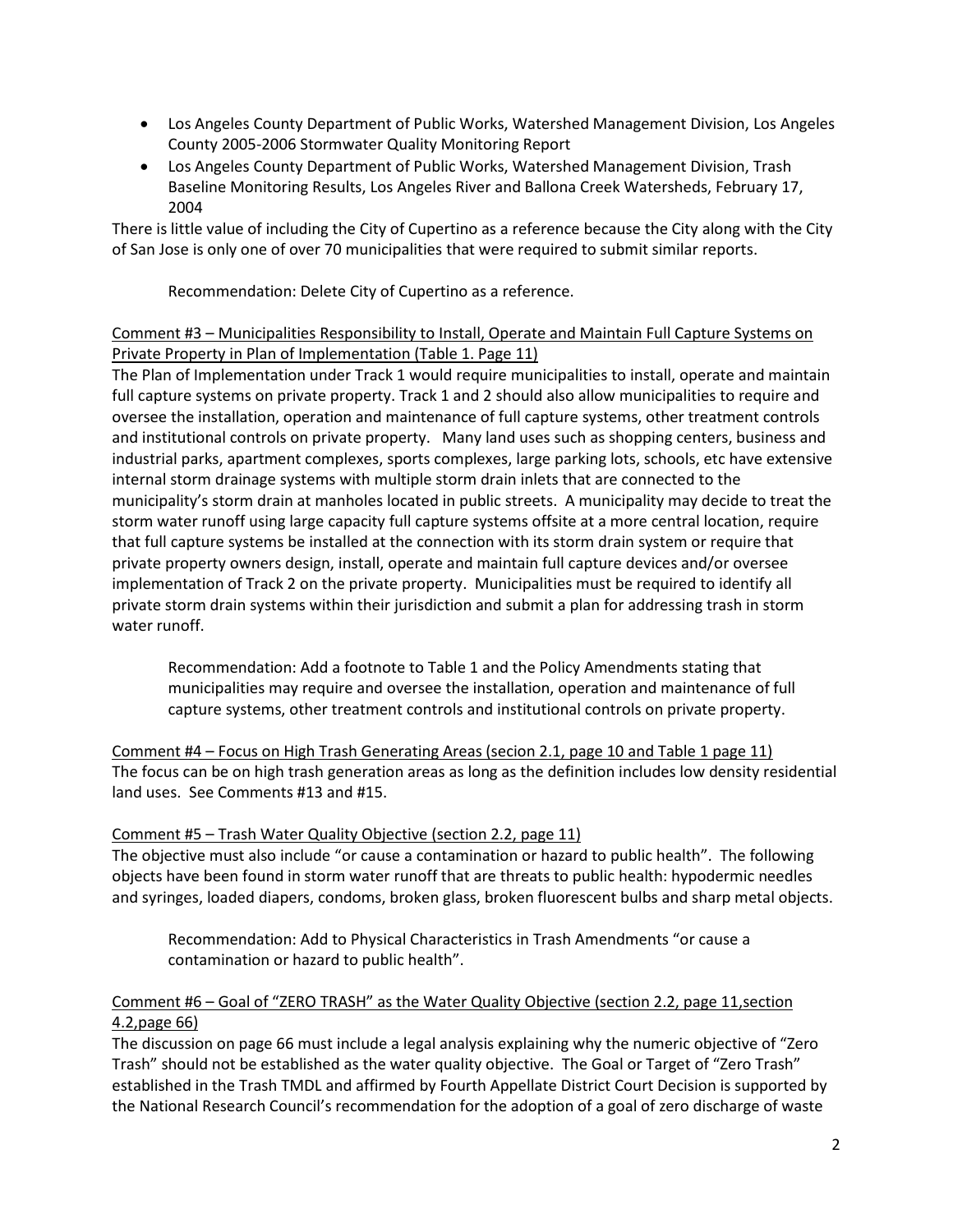into the marine environment including land-based marine debris, derelict fishing gear, ship borne waste and abandoned vessels.<sup>1</sup> The Fourth Appellate District Court Decision further acknowledged that the target of "Zero Trash" would ultimately be reviewed to establish threshold levels needed to protect beneficial uses. The legal analysis should also summarize the position that the SWRCB and USEPA have taken regarding this issue when they considered the Trash TMDL.

The Trash TMDL and the SFBRWQCB Municipal Regional NPDES Permit (MRP) have both indicated that the levels of trash other than the "Zero Goal" may be established after there has been a significant reduction in trash loadings. An objective of "Zero Trash" in receiving waters is probably not achievable and there may be levels of trash that do not adversely affect beneficial waters uses, create a nuisance or cause a contamination or hazard to public health. As an example – small amounts of inert trash in creeks flowing through private property in a remote area with limited public access would not constitute a nuisance; however, those same amounts of trash in a creek adjacent to a heavily used walking trail or on a beach could be considered a nuisance.

The proposed objective would be reasonable if the Trash Amendments establish a process and procedure that would provide guidance to the regional boards for determining "acceptable" levels of trash in creeks, flood control drainage systems, wetlands, estuaries and the ocean that do not constitute a nuisance, adversely affect beneficial water uses and/or cause a contamination. The science based studies to establish "acceptable" levels of trash must be conducted by an independent scientific organization such as the San Francisco Estuary Institute and funded by the SWRCB. A SWRCB adopted process and procedure would provide for the statewide consistency which is a key objective of the Trash Amendments.

Recommendation: Add a footnote to the water quality objective in the Trash Amendments stating that: To achieve statewide consistency in the application of this objective the State Board intends to develop guidance to the regional boards for determining "acceptable" levels of trash in creeks, flood control drainage systems, wetlands, estuaries and the ocean that do not constitute a nuisance, adversely affect beneficial water uses and/or cause a contamination.

# Comment #7 – Some Full Capture Devices Provide Multiple Benefits (page 13)

The staff report needs to recognize that some of the Full Capture Devices and institutional controls ie street sweeping provide multiple water quality benefits in addition to controlling trash. Gross solids in storm water runoff are composed of vegetation, sediment and trash. Monitoring studies conducted in Los Angeles have found that trash is only about 10% of the mass and 25% of the volume of the gross solids and those conducted in the Bay Area found that trash is about 4% of the mass and 17% of the volume. Capture of vegetation would reduce the nutrient load and capture of sediments would reduce the load of pollutants associated with sediments. Capture of gross solids would reduce the accumulation of sediments at outlets to receiving waters (Figure 1).

Recommendation: Add the above to the staff report on page 13

# Comment #8 – Definition of Full Capture System – "A Regulatory Dilemma" (footnote 5, page 13, section 5 page 83)

The LARWQCB's definition of a Full Capture System and the LARWQCB and SFBRWQCB's certification of multiple structural trash capture devices have created a regulatory dilemma that needs to be addressed

 $\overline{\phantom{a}}$ 

<sup>1</sup> National Research Council, 2009, *Tackling Marine Debris in the 21st Century*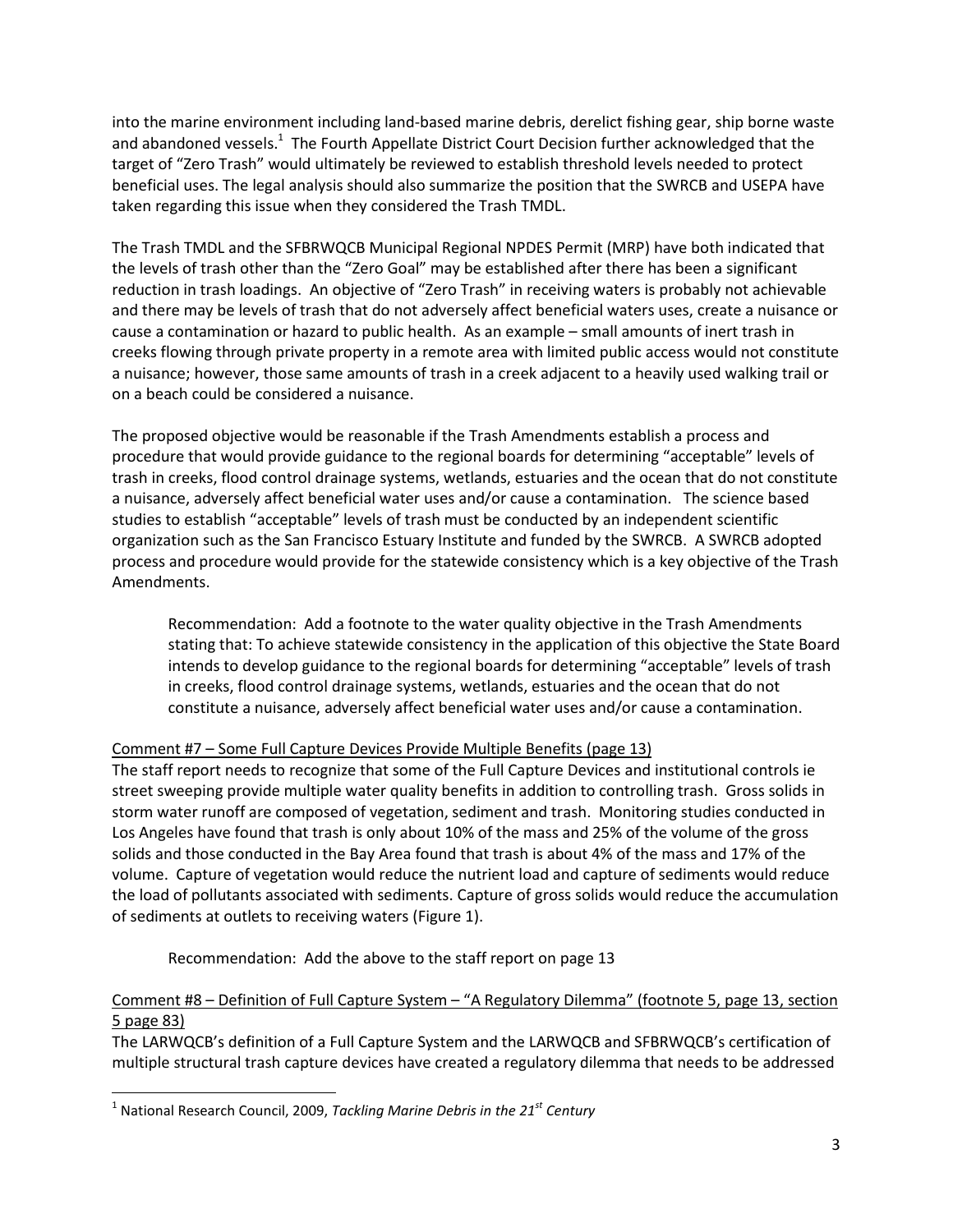as recommended in Comment # 12. At a minimum the definition of Full Capture Systems must be significantly amended and strengthened and all existing certified systems must be reviewed to determine whether they comply with the definition and criteria.

There are a number of issues regarding Full Capture Systems that need to be addressed in the staff report and policy amendments including:

- Certification process is inconsistent with Section 13360(a) of the California Water Code (see Comment #42)
- Certification limits the ability to implement the State Board's Decision and EPA Guidance on use of the iterative process for achieving compliance with water quality standards and discharge prohibitions (see Comment #42)
- Design flow criteria significantly underestimates the peak flows for small catchments (see Comment #18)
- Required minimal level maintenance must be specified and documented (see comment #11)
- Effectiveness of "full and partial capture systems" was based on incomplete or incorrect information (see Comment #12)
- Loss of certification of a device only addresses future installation and does not address devices already installed that were recognized as achieving compliance with NPDES permits (see comment #42)

Comment #9 - Time Schedule (Table 1, page 11, section 2.5, page 15, Consideration 4, page 78) Municipalities that select institutional controls such as street sweeping, storm drain cleaning, enforcement, etc under Track 2 should be given a time schedule of two budget cycles or three years from the date of the proposed Trash Amendments to implement these control measures. Two budget cycles would allow sufficient time for contracting these services or obtaining equipment and staff to perform the operation. Other institutional controls such as ordinances should require 5 years at the most to be fully implemented. The 10-year compliance time frame in Track 1 and 2 must be limited to installation of large capacity Full Capture Devices serving large areas and providing the most cost effective life cycle benefits and trash removal efficiencies. Planning, design and obtaining funding for these larger more efficient systems requires more time than installation of devices in individual storm drain inlets.

Recommendation: Amend the Time Schedule in the Trash Amendments

Comment #10 – Priority Land Uses (section 2.4.1, page 12, Consideration 4.page 74)) The following land uses should be added as "priority land uses" in MS4 Phase I and II Permits: business parks, sport complexes, amusement parks, regional transit parking lots and flea markets. Low density residential land uses must also be included as a priority land use – see Comments #13 and 15.

# Comment #11 – Installation, Inspection, Operation, Maintenance and Reporting Requirements (section 2.7, page 16, Consideration 2, page 74, Consideration 3, page 81)

The SWRCB must provide clear and definitive guidance on what constitutes a minimal level inspection, operation and maintenance program including the elements of the annual monitoring program. The following elements of the installation, inspection, operation and maintenance programs are recommended where full or partial capture devices are installed:

**•** Installation Program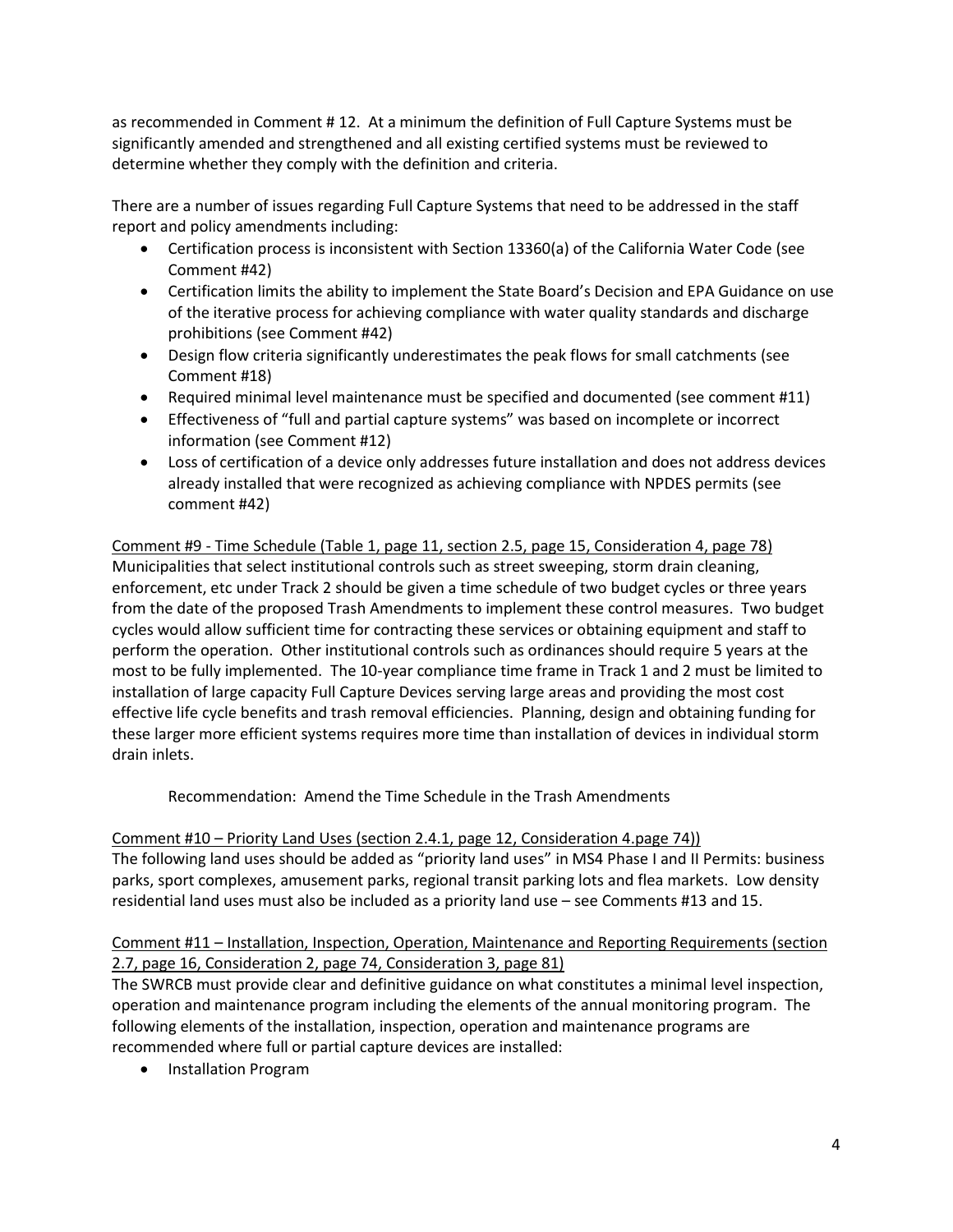- $\circ$  Inlet owner and inlet ID number, whether catch basin or inlet, location with cross streets and/or coordinates, outfall number if device is installed at point of discharge, tributary land uses, catchment size
- $\circ$  Device type, date installed, manufacturer, model and hydraulic capacity, storage capacity volume (cubic feet)
- $\circ$  Map showing location of inlets with number, storm drains and points of discharge with outfall number, connections to storm drain system from private property and sources not regulated by the municipality (ie public schools, military bases, Caltrans, etc)
- Inspection Program
	- o Require inspections after each storm event >0.25-inch until a lessor frequency can be documented when bypassing does not occur due to blockage of screening mechanism or insufficient hydraulic capacity and once during dry weather during the month of September
	- $\circ$  Report date of inspections, percent of devices screening module blocked by trash, sediment and vegetation, estimated remaining capacity of the device, evidence whether trash had bypassed the device documented by photographs, presence of standing water and mosquitoes
	- o Report for each storm event total rainfall, duration, storm event intensity, maximum 5-minute intensity and maximum intensity for the catchment size
- Operation and Maintenance Program
	- $\circ$  Require cleanout of inlets with inserts or connector pipe screens that have inline storage of trash and debris when they are 25% full
	- $\circ$  Require cleaning of devices with a screen or filter module when 25% blocked to include capture of residual wash water to prevent discharge to the storm drain system.
	- o Require cleanout of devices with offline storage of trash when 75% full
	- o Report Manufacturer's recommendations on maintenance frequency and procedures for the device.
	- $\circ$  Report maintenance performed by, dates of and frequency of maintenance, amount of trash and amount of sediment/vegetation removed during maintenance from each inlet during each cleanout and other O&M comments.
	- $\circ$  Report method and procedure to clean screening module of trash capture device
	- $\circ$  Report method and equipment used for capture and disposal of solid and liquid material removed during maintenance or from cleaning of screening module (power wash, steam cleaning, etc).

Municipalities must also be required to submit for Regional Board approval their detailed inspection and maintenance program and budget required to implement the programs for each type of device. Annual reports submitted under penalty perjury must certify that the inspection and maintenance programs have been implemented pursuant to their program or describe any shortfalls. This recommended program should allow RWQCB staff to make "in the field" spot checks to determine whether devices are being maintained pursuant to the municipality's commitments without a great deal of staff effort.

The SWRCB must require those municipalities choosing to implement institutional controls under Track 2 to provide documentation of trash reductions discharged from MS4s by measuring the mass and volume of trash actually removed by the control measure and/or discharged from the MS4. This should be in the form of a 3 to 5-year moving average because of the wide variation in annual trash loadings and storm events.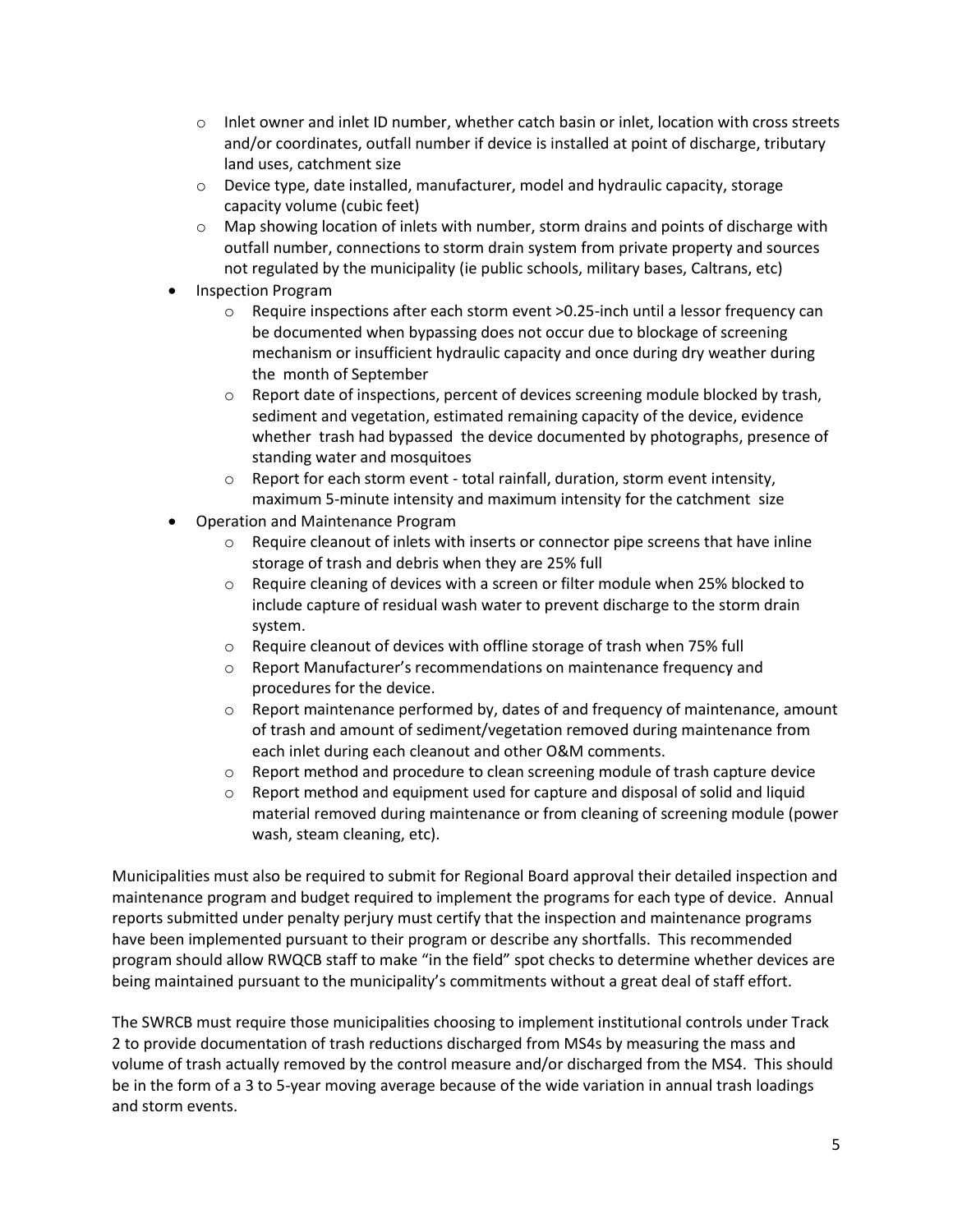Recommendation: That the Installation, Inspection and Operation and Maintenance Programs be adopted as minimum level of effort under Monitoring and Reporting and be included as Appendices to the Trash Amendments. That the demonstration of the reduction in trash discharged from previous years be determined by measuring the mass and volume of trash actually removed by the control measure and/or discharged from the MS4.

# **If you aren't willing to establish the institutional framework needed to assure that storm water BMPs are properly designed, constructed, inspected, maintained, and operated, DON'T REQUIRE THE USE OF BMPs.**

Eric Livingston, Florida DEP - 2000

### Comment #12- Full Capture Certifcation (Section 2.8, page 17)

The Los Angeles RWQCB has certified/recognized 8 devices<sup>2</sup> and the San Francisco Bay RWQCB staff certified 35 devices<sup>3</sup> as Trash Full Capture Systems. A number of vendors have developed devices that are similar to those that have been certified by the LARWQCB and it is not clear from the LARWQCB's web site whether these additional devices have been reviewed to determine compliance with the Regional Board's August 2004 Procedures and Requirements for Certification of BMPs for Trash Control<sup>4</sup>. A number of studies have been conducted in Los Angeles, San Diego and Bay Areas and by Caltans that raise significant questions on whether many of the devices certified by the Los Angeles and San Francisco Bay RWQCBs actually meet the full capture system definition and whether the definition is actually achieving significant reductions in trash discharged.

#### Los Angeles Area Studies and Monitoring

 $\overline{\phantom{a}}$ 

The City of Los Angeles in its October 19, 2006 application<sup>5</sup> for certification of horizontal and vertical screen catch basin outlet devices indicates that there has been an evolution in the types and design of catch basins ranging from hanging baskets to horizontal screens to vertical screens. The City of Los Angeles in its application<sup>6</sup> for certification of catch basin inserts tested both horizontal and vertical screen inserts (Practical Technology, Inc.) by installing the devices coupled with catch basin opening screen covers (trash extruders) with CDS units downstream (base of catchment) of the inserts. The City incorrectly concluded that the devices retain 99% of the trash that enters the catch basin over the course of the year when it failed to account for all of trash that had been trapped in the CDS units. The

<sup>&</sup>lt;sup>2</sup> Fresh Creek Technologies, Inc.'s Trash Nets; Cities of Burbank, Glendale, La Canada Flintridge Inlet Brush Material and Horizontal Aluminum Screen; Contech Stormwater Solution's Continuous Deflective Separation Device; City of Los Angeles Horizontal and Vertical Insert Screens; County of Los Angeles Connector Pipe Screen; Coanda Screens; Caltrans linear Radial Gross Solids Removal Device (GSRD) and Inclined Screen GSRD

<sup>&</sup>lt;sup>3</sup> May 2014, San Francisco Estuary Partnership, Bay Area-wide Trash Capture Demonstration Project, Final Project Report, May 8, 2104

<sup>4</sup> August 3, 2004 Memorandum form Michael Yang, PE to Johnathan Bishop, Interim Executive Officer, Procedures and Requirements for Certification of a Best Management Practice for Trash Control as a Full Capture System <sup>5</sup> Office of Mayor Antonio R. Villaraigosa, Letter dated October 19, 2006, Request for Full Certification of a Catch Basin Insert,

http.//www.waterboards.ca.gov/losangeles/water\_issues/programs/tmdl/full\_capture\_certification.shtml 6 City of Los Angeles, Department of Public Works, June 2006, Catch Basin Inserts: Method to Determine CB Inserts Act as Full Capture Devices, Technical Report: Assessment of Catch Basin Inserts, Technical Report: Assessment of Catch Basin Opening Screen Covers, http://www.lastormwater.org/Siteorg/download/pdfs/general\_info/Request-Certification-10-06.pdf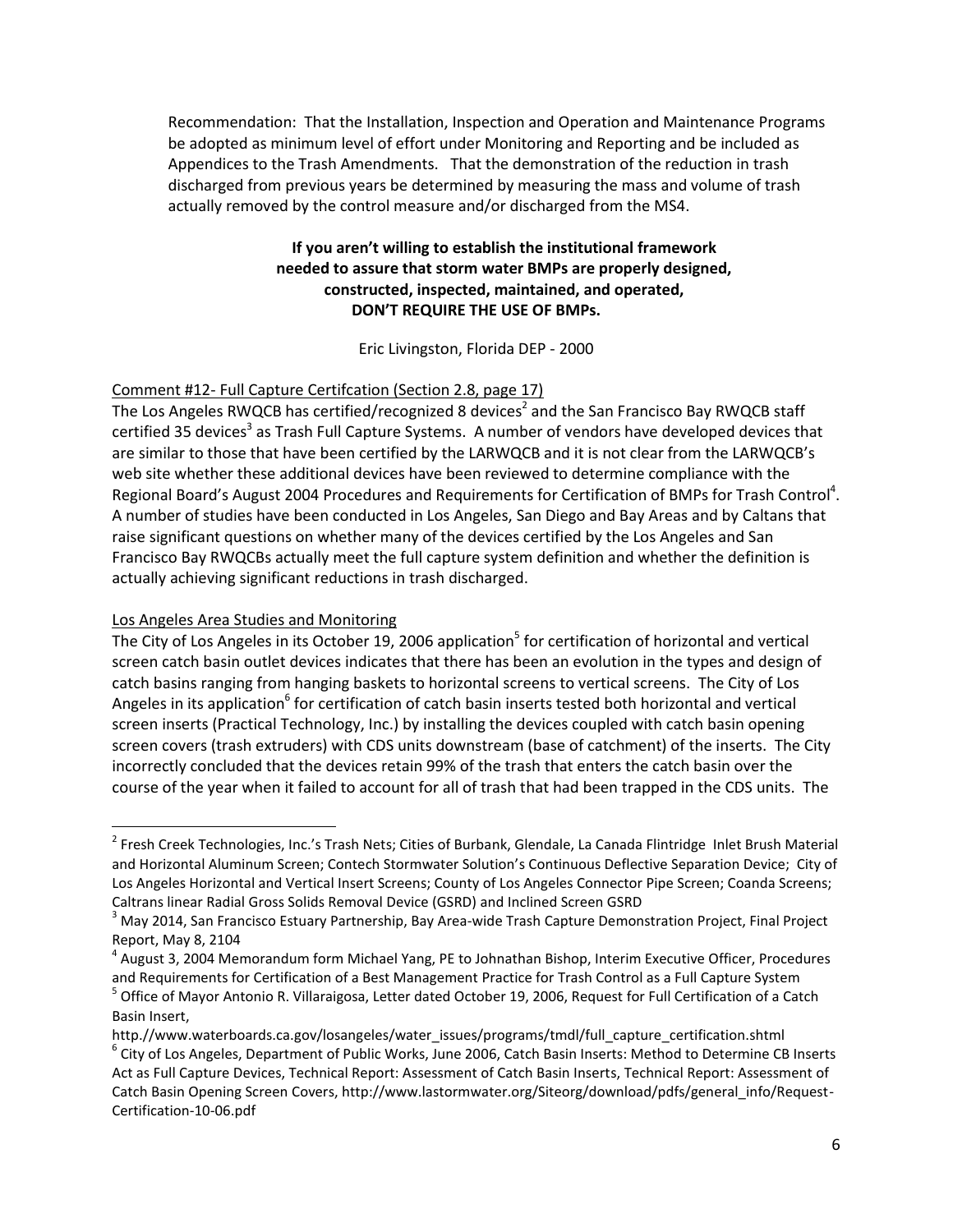efficiencies of the horizontal and vertical inserts and trash excluders were likely much less than 50%. It should be noted that the City in deciding to deploy catch basin opening screen covers that leave trash in the street pending street sweeping has apparently selected to ignore its earlier concern that accumulation of trash in public areas leads to the "broken window theory" contributing to neglect and apathy taking root in neighborhoods fueling further deterioration and often leading to other societal ills.

The City of Glendale's 2008-09 Annual Report indicates that it recently experienced flooding problems with some of installed BMPs (brush material and aluminum mesh extruders and horizontal screens) and is modifying or replacing these devices. The City did not explain the extent of this problem or what modifications were made. This combined with pictures of trash impacted extruders and clogged horizontal screens installed in the City of Los Angeles suggests that these devices even combined with frequent street sweeping may not achieve the Full Capture System definitions trapping standard.

# Caltrans Studies

Several studies conducted to determine the effectiveness of the Caltrans Gross Solids Removal Devices (GSRD) subsequent to the LA RWQCB's October 7, 2004 certification indicate that they are not meeting the trapping standard. The UC Davis study<sup>7</sup> on pages 85 and 168 concludes that:

- The volume of gross solids that escaped through the surface louvers and captured downstream in the 5-mm screen was relatively small and consisted of leaves, other vegetation and flat wooden (popsicle) sticks that floated in the GSRD and were ejected by force of the backward directed flow leaving the louvers.
- The device generally met the requirement that litter items with dimensions larger than 0.25 inch (5-mm) are retained within the device.
- Conveyance through the lovers was reduced by accumulation of wet gross solids such as paper and cardboard.
- Loss of conveyance through the louvers occurred at high litter loading and was caused by cigarette filters becoming lodged in the openings and sheets of plastic covering significant number of them.
- Removal of gross solids from the Linear-Radial device is expected to pose significant operational problems in matters related to maintenance and litter removal. Note that the report did not include data of the amount of material captured by the downstream screen or photos of the exterior of the device.

The Phase IV report<sup>8</sup> of the GSRD Pilot Study on page 4-5 shows considerable trash protruding and escaping the louvered screen (Figure 9). The report in section 6.3.2 on page 6-2 indicates "The GRSD screen did not experience clogging. However, as discussed in Section 4.3.1, the bypass screen (4.75-mm) became clogged on several occasions with gross solids that had escaped the GSRD screen. Since the bypass screen would not be a feature of a permanent GSRD installation, the LR3 US-101 meets the criterion for clogging." This indicates that while the GRSD may meet the 5-mm design threshold, but it is not achieving the trapping standard.

# San Francisco Bay Area

 $\overline{a}$ 

<sup>&</sup>lt;sup>7</sup> Bassam A. Younis, Department of Civil and Environmental Engineering, University of California Davis, May 2005, Laboratory Testing of Gross Solids Removal Devices, CTSW-RT-05-73-18.1

<sup>&</sup>lt;sup>8</sup> Caltrans, Final Report December 2005, Phase IV Gross Solids Removal Devices Pilot Study: 2004-2005, CTSW-TR-05-130-03.2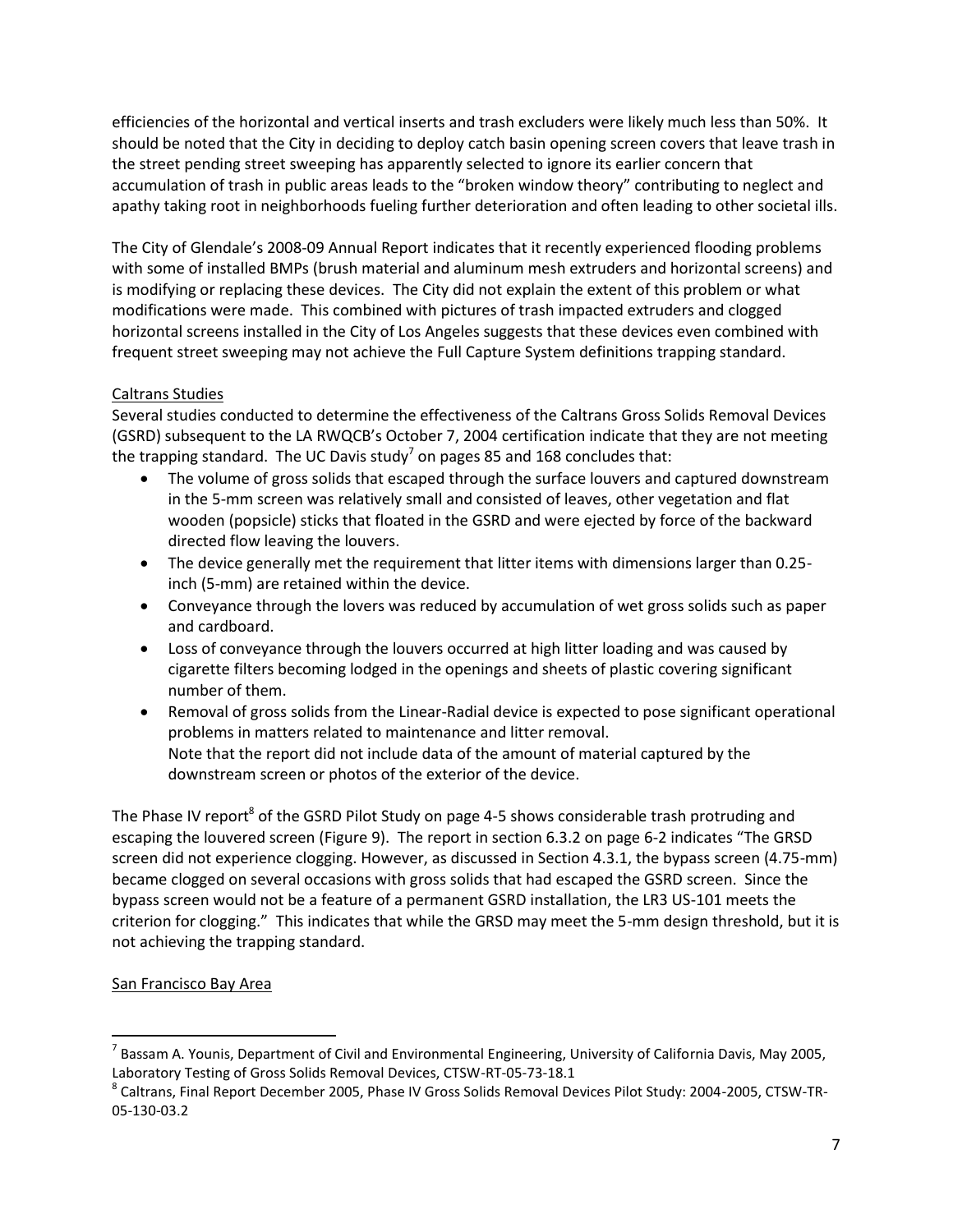The San Francisco Estuary Partnership's Bay Area-wide Trash Capture Demonstration Project (ref 3) identified a major problem with the devices that have been certified by the Los Angeles RWQCB. While they may capture trash >5-mm, they do not retain or trap the trash. The Project correctly pointed out that trash must be retained until the devices are cleaned out during routine maintenance and not allowed to bypass trash during flows that exceed the peak flow from the design storm. The contracts between the SWRCB and ABAG /SFEP added specifications and requirements that required:

"The device must have sufficient operability to safely to safely trap and *hold* trash and litter captured for removal during scheduled maintenance; and must have provision for overflow bypass to prevent flooding when the device contains captured trash."

Sixty-four (64) Bay Area municipalities participating in the San Francisco Estuary Partnership's Bay Areawide Trash Capture Demonstration Project were required in the contract with the SWRCB to collect and report on the maintenance including clogging and bypass of trash at over 4,000 devices installed. This information was not included in the Project's final report and ABAG staff refused to provide the information even though the contract with the SWRCB required that the Projects records are also public records. Unfortunately valuable information on the performance and maintenance requirements of trash capture devices has not been reported.

The Bay Area Stormwater Management Agencies Association (BASMAA) relied on the devices installed by the Project to collect samples and determine baseline trash generation rates<sup>9</sup>. The devices used during the study included Stormtek™ Catchbasin Connector Pipe Screens (Advanced Solutions, Inc.); Connector Pipe Screens (West Coast Storm Inc.); and, Triton Bioflex Drop Inlet Trash Guard (Revel Environmental Manufacturing, Inc.). Municipalities and issues associated with the devices (e.g. damaged screens, observations of flows bypassing devices) were recorded, but results not included in the Final Report. Unfortunately valuable information on the performance of trash capture devices has not been reported. The reluctance of the municipalities to report on performance and inadequate maintenance is recognized because of concerns that additional requirements could be placed on them at a time of budget constraints.

An April 2012 inspection of 26 sites (Cities of Richmond, Berkeley, Fremont, San Jose and San Leandro) used by the BASMAA study found storm drain inlets with inserts and connector pipe screens that many of the screens were blocked and evidence that trash had been bypassed. Two thirds of the inlets that had screens 25-50% blocked with "Scmutzdecke", vegetation, sediment and trash had bypassed trash and all eight of the connector pipe screens that were 50% blocked had bypassed trash. In October 2012 34 inlets (Cities of Orinda, Pleasant Hill, Oakland, San Leandro, San Mateo) were inspected and no maintenance/cleanout had occurred even with the approaching wet weather season. Many of the inserts with screens/filter material were blocked with evidence that trash had bypassed the connector pipe screens during the previous wet weather season.

# City if San Diego Study

 $\overline{\phantom{a}}$ 

The City of San Diego conducted a storm drain inlet study<sup>10</sup> to evaluate the performance and maintenance requirements of storm drain inserts and performed both dry and weather monitoring in 2011. The inserts evaluated were:

Bio Clean's Round Curb Inlet Basket with Media Filter and Grate Inlet Skimmer Box

<sup>&</sup>lt;sup>9</sup> EOA, Inc., Prepared for BASMAA San Francisco Bay Area Stormwater Trash Generation Rates, Final Technical Report, June 20, 2014

<sup>&</sup>lt;sup>10</sup> URS Corporation, Storm Drain Insert Pilot Study Final Report, DOC ID# CSD-RT-12-URS43-03, May 25, 2012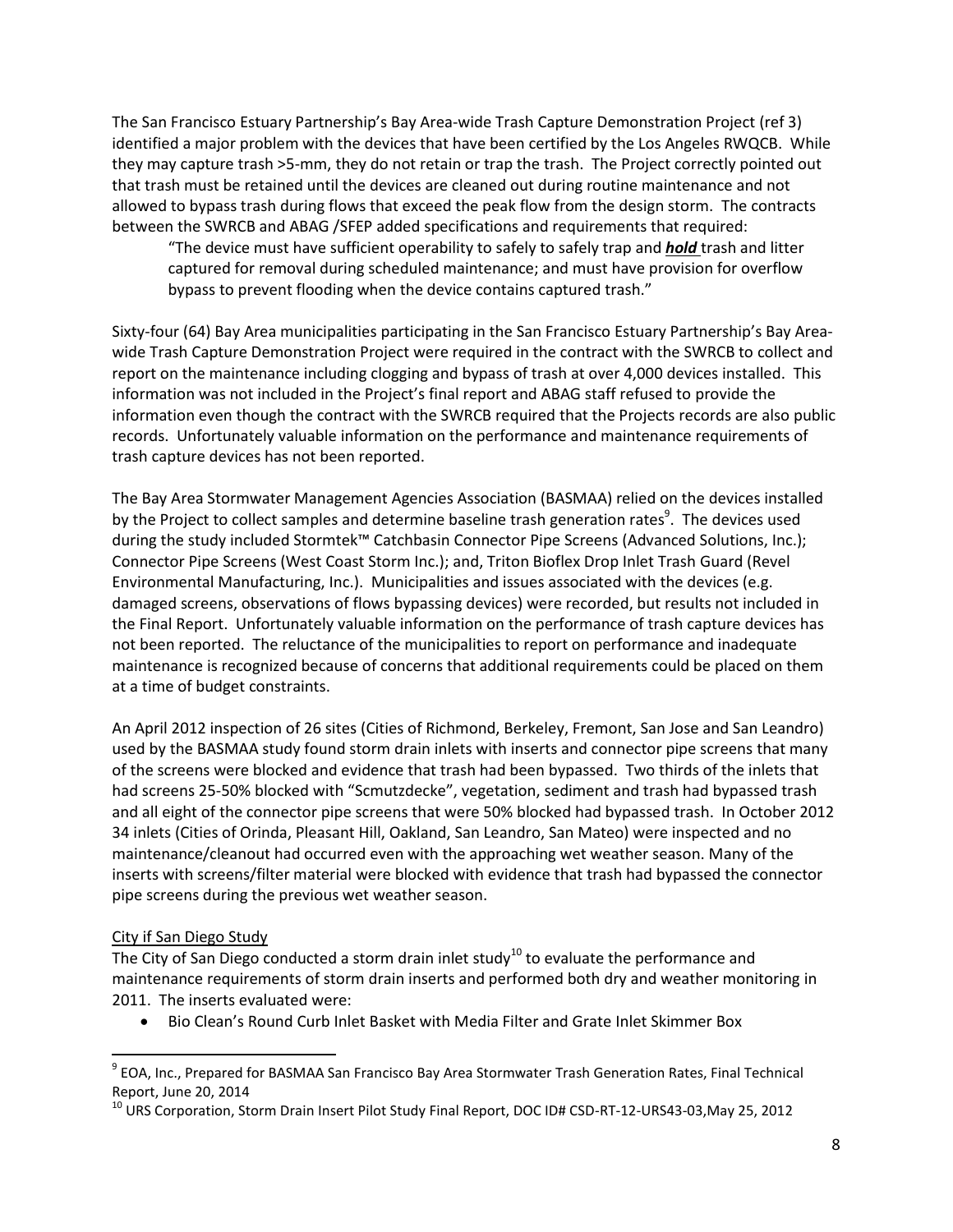- Downstream Services FloGard Plus Curb Inlet Filter Insert
- Revel Environmental Manufacturing Triton Curb Inlet Filter Insert
- United Storm Water Drain Pac Curb Inlet Basket and Connector Pipe Screen
- United Storm Water ARS, Drain Pac Curb Inlet Basket and Connector Pipe Screen Note: All of these devices were certified by the San Francisco Bay RWQCB as Trash Full Capture Devices.

The City's study found:

- Many of the inserts demonstrated appreciable levels of flow bypass during the monitored storm event with five bypassing below the water quality flow event.
- Six of the eight exhibited flow bypass greater than 50% of the total flow entering the curb inlet for more than 40% of the monitoring period.
- Re-suspension of accumulated gross solids was observed at all sites.
- Clogging of filter material/fabric/screens was prevalent and likely a contributing factor for bypasses.
- The frequency of required maintenance was determined to be more than quarterly for all devices.
- Confined space entry procedures are required for maintenance of 7 of the 8 devices.

The wet weather monitoring was conducted during the second storm event of the season with the first small event occurring on October 5, 2011.

### **Note: A CD copy of the San Diego report is enclosed and State Board members are urged to review the many pictures revealing the clogging of screens, bypassing of trash and maintenance requiring confined space entry into the storm drain inlets.**

The LARWQCB staff will likely receive a number of applications for and pressured to issue full capture certifications during this intervening period until the SWRCB assumes the responsibility for the certification process. Certifications issued during this intervening period must meet the new updated criteria established by the SWRCB.

Recommendations:

- 1. The Staff Report should identify the devices that have been certified/recognized by the LARWQCB. The devices certified by the San Francisco Bay RWQCB should not be listed or recognized in the Policy Amendments as meeting the definition of a full capture device.
- 2. The process and definition/criteria for certification of a device must be updated in the Trash Amendments (see comment #19).
- 3. The devices that have been certified/recognized by the Regional Boards should be critically reviewed to determine whether they meet the updated criteria and a revised list must be published.
- 4. The SWRCB should convene a panel of experts with experience in the selection, design, construction, operation, monitoring and maintenance of trash capture devices to assist in updating the definition/criteria for certification of a device and determination whether existing devices comply with the updated criteria. Suggestions for this panel include: Lesley Estes –City of Oakland, Dr. Gary Minton consultant, Ed Othmer – URS Corp, Dr. Bob Pitt-consultant, Gary Lippner – DWR and formerly with Caltrans, representatives from City of Sunnyvale or San Jose that have actually performed maintenance of devices.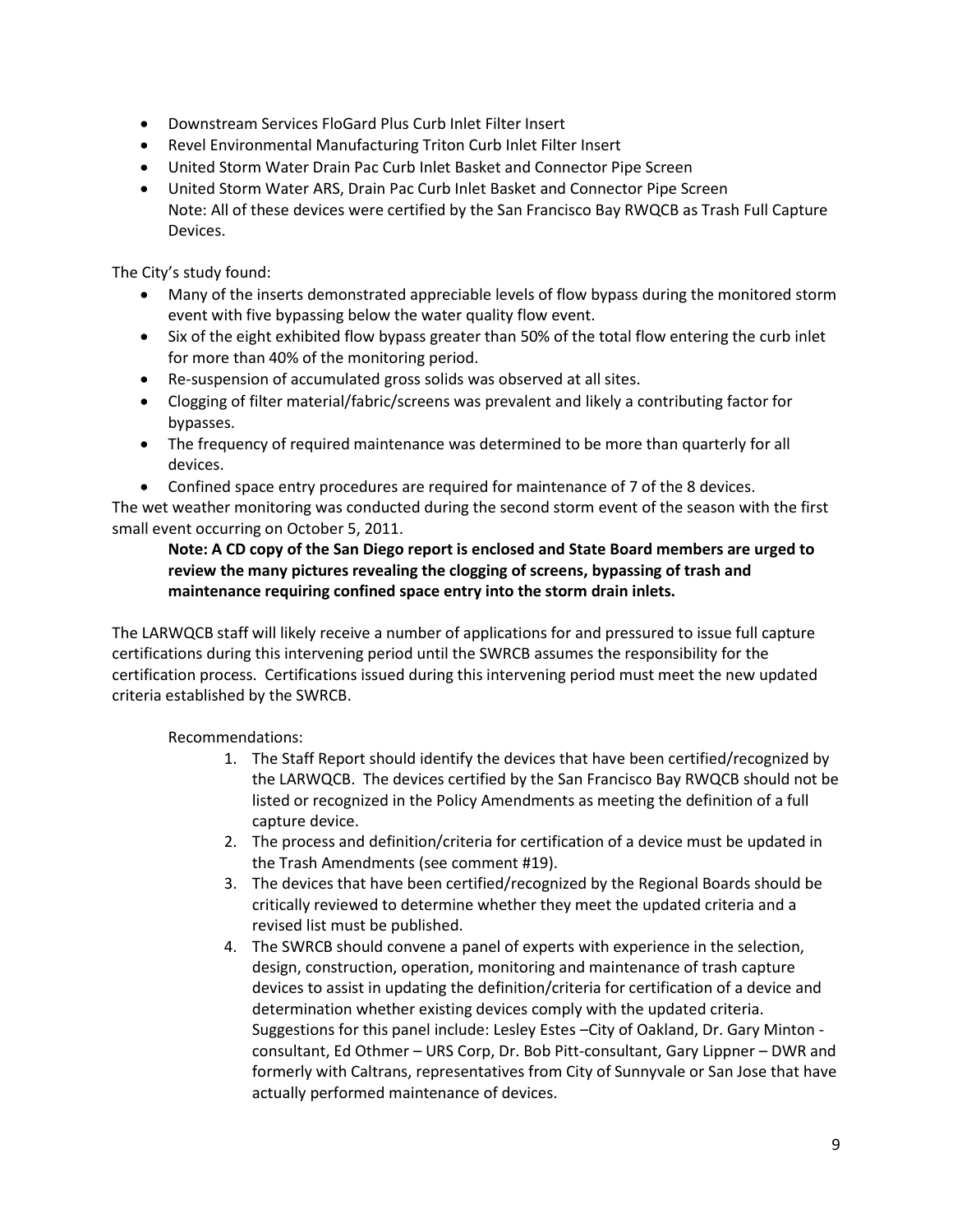5. The SWRCB needs to develop a strategy to address those areas that are now served by devices that were once considered to be Trash Full Capture Devices, but no longer comply with the revised definition see Comment #42.

# Comment #13 – Definition of Low, Medium and High Intensity Residential Land Use – (section 3.2, page 23, Consideration 3, page 71)

The Los Angeles and Bay Area baseline trash loading studies determined loadings for Low and High density residential areas; however, the BASMAA final report (ref 9) only reported residential area loadings as a single category. Neither study reported on the actual land use densities used to differentiate between Low and High density residential use. The studies in the Ballona Creek watershed found than low density single family land uses had slightly higher trash generation rates than high density single family residential land uses and in the Los Angeles River watershed only slightly lower generation rates. Consideration 3 on page 71 incorrectly excludes low density residential land use from high trash generation.

| LGR, lbs/acre<br>LGR, gals/acre<br>LGR, Ibs/acre<br>LGR, gals/acre |  |
|--------------------------------------------------------------------|--|
|                                                                    |  |
| High Density SFR<br>10.82<br>3.98<br>5.57<br>-                     |  |
| Low Density SFR<br>3.03<br>9.47<br>4.05                            |  |

Baseline trash monitoring in the Bay Area (ref 15) found that trash loadings from low density residential land uses were significantly less than the high density residential land uses. The actual densities used by the Regional Boards to differentiate between the Low and High densities should be determined before Low or Medium density residential land uses are considered for exclusion from implementation of trash control measures.

ABAG has reported the acreage for multiple categories of land use with residential as 1 unit/1-5 acre lot, 1-3 units/acre, 3-8 units/acre, >8 units/acre and mobile home parks. The 1 unit/1-5 acres is 9.3% of the total urban acres in the 5 counties covered by the MURP, the 1-3 and 3-8 units/acre 27.7% of the total urban acres and >8 units/acre and mobile home parks represents 8.9%. Lacking a better understanding of the actual densities used by the Regional Boards the Low Density should be defined as <8 units/acre and High Density as >8 units/acre and mobile home developments:

Recommendations:

l

- 1. Correct Consideration 3. On page 71 to reflect actually was found in the Los Angeles area.
- 2. Define Low Density residential as <8 units/acre and High Density Residential as >8 units/acre and mobile home developments.

# Comment #14 – Definition of Trash – (section 4.1.2, page 65, Appendix A.1, page A-1, Appendix A.II, page A-11)

The items of trash that have actually been found in storm water runoff should be listed and include: toys, soccer, basket and foot balls, *antiquus pila tenisiae*, plastic and glass bottles, tin and aluminum cans, cigarette butts, "loaded" diapers, syringes, condoms, Styrofoam peanuts, beach "whistles", Styrofoam, paper and plastic cups, plastic spoons, knives and forks, paper and plastic bags, newspapers,

<sup>&</sup>lt;sup>11</sup> Ballona Creek Watershed Trash Baseline Monitoring, 2002-2003 Storm Season

<sup>&</sup>lt;sup>12</sup> Los Angeles River Watershed Trash TMDL, Appendix III, August 9, 2007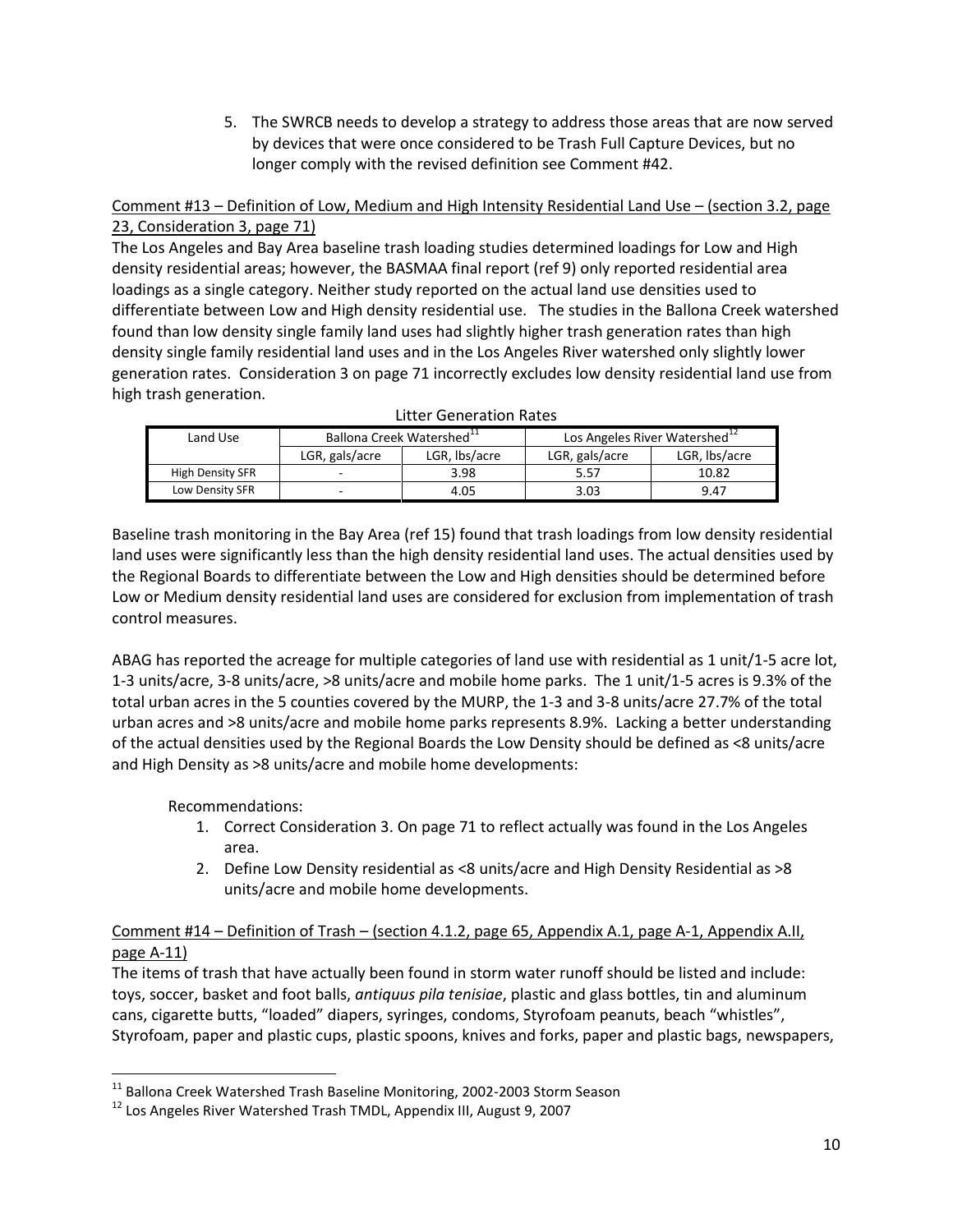paper flyers, bottle caps, six-pack holders, cigarette lighters, pull-tabs, mattresses, appliances, fluorescent bulbs, tires, clothing, furniture, lead wheel weights, construction materials and debris, preproduction resin plastic pellets, straws and stirrers, biological bottles, plastic and Styrofoam clamshells, cellophane wrappers, aluminum foil, balloons, batteries, cigar tips, road "alligators", snakes, dead animals and rodents, shopping carts.

Recommendation: List the items of trash in section 4.1.2, page 65, Appendix A.1, page A-1, Appendix A.II, page A-11.

# Comment #15 – Highest Trash Generating Land Uses and Priority Land Uses– (section 4.5, page 71, Consideration 4, page 74)

The studies in the Ballona Creek watershed found than low density single family land uses had slightly higher trash generation rates than high density single family residential land uses and in the Los Angeles River watershed only slightly lower generation rates.

| Land Use         | Ballona Creek Watershed <sup>13</sup> |               | Los Angeles River Watershed <sup>14</sup> |               |
|------------------|---------------------------------------|---------------|-------------------------------------------|---------------|
|                  | LGR, gals/acre                        | LGR, lbs/acre | LGR, gals/acre                            | LGR, lbs/acre |
| High Density SFR | -                                     | 3.98          | 5.57                                      | 10.82         |
| Low Density SFR  |                                       | 4.05          | 3.03                                      | 9.47          |

Litter Generation Rates

Baseline trash monitoring in the Bay Area<sup>15</sup> found that low density residential land uses trash generation rates were significantly less than the high density residential land uses with 1.25 gal/acre/year versus 17.04 gal/acre/year for the high density residential land use. Low density land use (<8 units/acre) in the area covered by the MURP is approximately 244,000-acres or approximately 37% of the total urban area and high density land use (> units/acre and mobile home developments) is 59,000-acres or approximately 9% of the total urban area. Applying the trash generation rates to the area for each land use, the low density use generates a loading of 305,000 gallons per year and high density produces slightly over 1 million gallons of trash annually.

Recommendation: Low density residential land uses contribute significant trash loadings on an annual basis and should not be excluded from implementation of trash control measures and should be considered as a "priority land use".

Comment #16 – BASMAA Project and Los Angeles Monitoring Failed to Establish Baseline Trash Generation Rates (section 4.5, page 71 and Land-Based Generation rates – page A-16) The BASMAA project (ref 9) and the baseline monitoring conducted in Los Angeles (references listed in Comment #2) both had a fundamental flaw in that the trash samples were collected in storm drain inlets located in public streets adjacent to the land uses and did not collect samples of the storm water runoff from the actual land use. Many land uses such as shopping centers, sport complexes, apartment complexes, schools and business and industrial parks have extensive internal drainage systems that are connected to MS4s at manholes rather than in public street storm drain inlets.

 $\overline{a}$ 

<sup>&</sup>lt;sup>13</sup> Ballona Creek Watershed Trash Baseline Monitoring, 2002-2003 Storm Season

<sup>&</sup>lt;sup>14</sup> Los Angeles River Watershed Trash TMDL, Appendix III, August 9, 2007

<sup>&</sup>lt;sup>15</sup> EOA, Inc. Preliminary Baseline Trash Generation Rates for San Francisco Bay Area MS4s, Technical Memorandum, February 1, 2012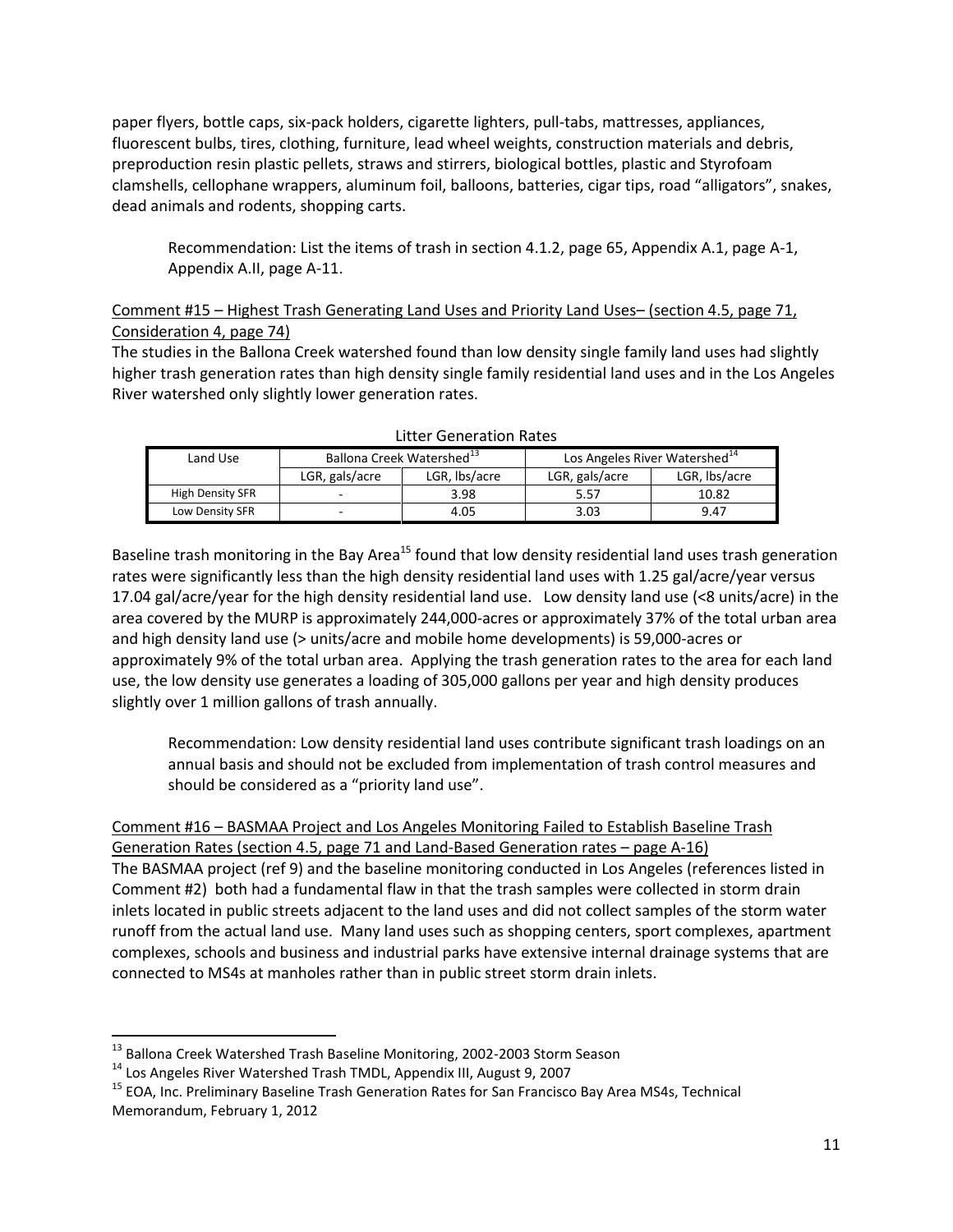Entering the latitude and longitude for individual monitoring sites in Google Earth – Street View allowed the determination and observation of the exact location of an individual site where runoff samples were collected. Twenty-five (25) sites involving retail and wholesale, K-12 schools, commercial and services, high density residential and industrial were randomly selected to determine the actual location and observe the land uses where monitoring occurred.

In every case the monitoring site was located in the street adjacent to the land use and not on the land use where the trash is generated. The trash loadings from the land uses were not monitored and monitoring data only represents incidental loadings from the pass-through traffic and not activities on the actual land use. At BASMAA site ID SL 25 the storm drain inlet insert is located in Lewelling Boulevard in San Leandro adjacent to a large shopping center. Google traversed the shopping center parking lot and many of the parking lot aisles and trash at storm drain inlets can be readily observed using Street View. At BASMAA site SJ 38 the sampled storm drain inlet insert is located on East Capitol Expressway in San Jose a four lane divided highway and not on the school property it was to monitor. The inlet in East Capitol Expressway is separated from the school by a fence and wide vegetated buffer so the trash loads for this site do not reflect what originated on the K-12 school property. BASMAA has not monitored the trash loads generated on the designated land uses and did not generate baseline trash loading rates. Observations in April and October 2012 of the inserts and connector pipe screens used to sample storm water runoff found evidence that the bypasses had bypassed so the actual percent of trash sampled is unknown. In addition the sampling protocols resulted in prolong periods between cleanouts – as long as 355 days and multiple storm events - as many as 24 wet weather days. The weights and volumes of trash that was actually sampled would be compromised by compaction and absorption of moisture.

Abtech and Drain Pac™ hanging basket inserts were used in the Los Angeles baseline trash loading study to collect samples of trash, vegetation and sediment at five different land uses – commercial, industrial, high density residential, low density residential and open space/parks. Samples were collected from each of the devices within 72-hoursof each storm event >0.25-inch. The efficiency of the devices was determined by placing a CDS device in the catchments downstream of Abtech and Drain Pac™ devices and measuring the mass and volume of trash and sediment/vegetation captured in each device. The Abtech and Drain Pac™ devices were found to be only 35% effective for capturing litter in HDSF areas and 57% effective in capturing trash in commercial areas even when cleaned after each event >0.25 inch. The baseline loadings and Los Angeles River Trash TMDL apparently were not adjusted to reflect the devices low trash capture efficiencies.

Recommendation: That the staff report qualify the statements on page 71 and A-16 by indicating that there are concerns regarding the value of trash generation rates developed by BASMAA because of the sample collection locations were not representative of actual land uses, questionable effectiveness of the sampling devices to capture representative samples of trash in storm water runoff and sample collection protocols.

#### Comment #17 – Reasonably Foreseeable Methods of Compliance (page 83-96)

This section does not correctly describe storm drainage systems and their design, the devices that are being used to control the discharge of trash and institutional controls. Individuals that are directly involved in the design, operation and maintenance of storm drain systems and treatment devices and implementation of institutional controls should be consulted. The Santa Clara Valley Urban Runoff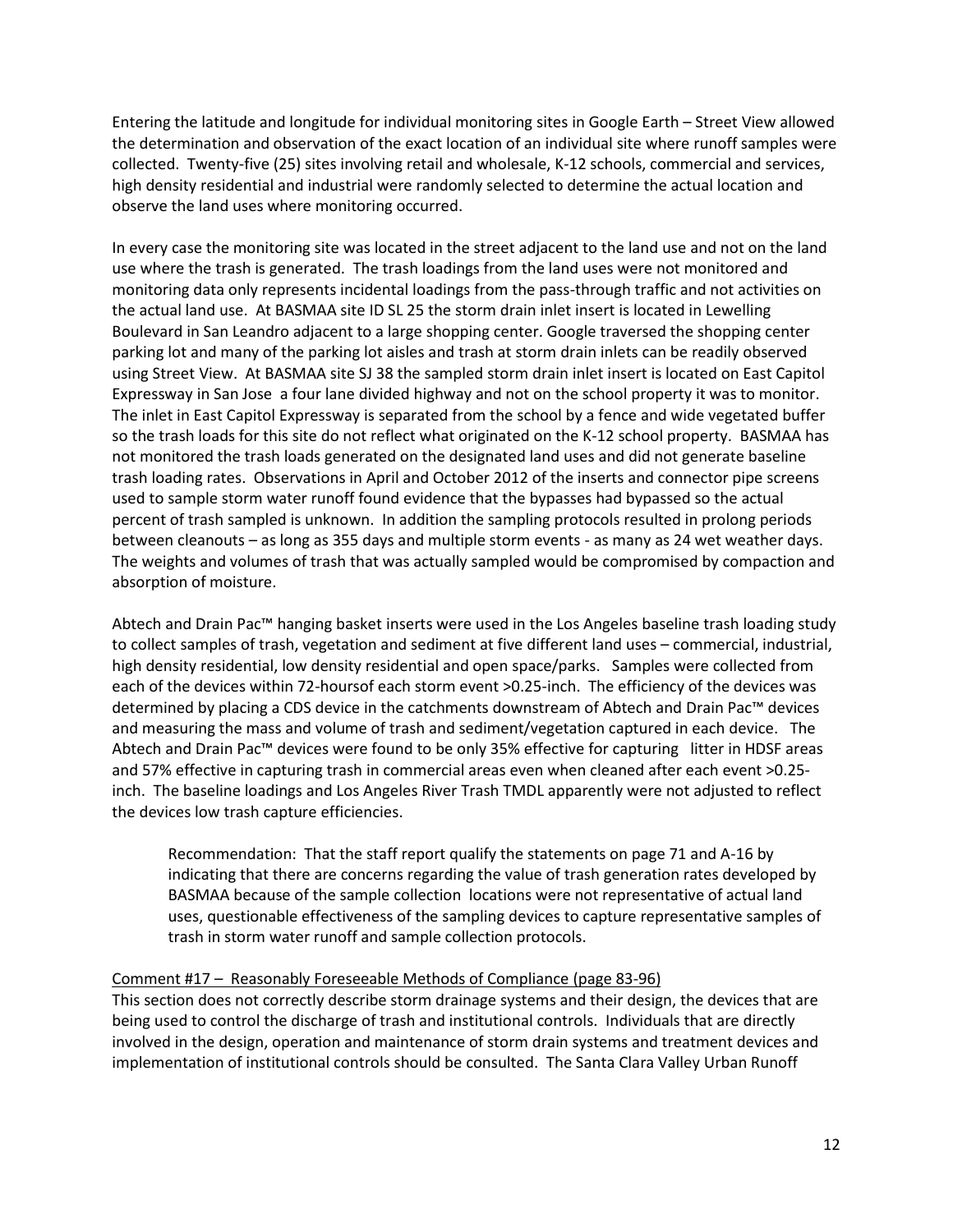Pollution Prevention Program's Trash BMP Tool Box<sup>16</sup> has a good discussion of structural and institutional trash control measures that would be useful in rewriting this section.

The description of the storm drainage system should include: Description of storm drain inlets and various types of openings - grates at street surface, curb openings, combination of grates and curb opening, slotted (normally used on driveways and loading docks)(suggest that you refer to Caltrans design manuals) . Include a description of catch basins and storm drain inlets and explain the difference between catch basins and storm drain inlets<sup>17</sup>, description of connector pipe between inlet and storm drain and the main storm drain. Suggest that you also refer to Caltrans design manuals for drainage systems.

Recommendation: That this section be completely rewritten to provide a correct description of storm drainage systems and the structural devices and institutional controls used to control the discharges of trash.

### Comment #18 - Treatment Controls – Storm Drainage Systems (Section 5.1, page 83)

Short-duration storms are often the controlling storm type for sizing conveyance structures in urban areas. CALTRANS in its Highway Design Manual Section 816.6 recommends that for all paved areas a minimum time of concentration (Tc) of 5-minutes be used in design of drainage facilities. The Los Angeles and San Francisco Bay RWQCBs adopted a definition of a Trash Full Capture System requiring that the device have a design treatment capacity of not less than the *peak flow rate* resulting from a one-year, one-hour storm in the sub-drainage area. The San Diego RWQCB developed the 0.2-inch/hour criteria contained in the CASQA BMP Handbooks and used by many California municipalities in sizing storm water treatment devices and design of BMPs. It is based on 51 years of hourly rainfall data collected at the San Diego municipal airport. They found that 85% of the storm events had an intensity that is less or equal to 0.1-inch/hour. This intensity was multiplied by two to provide a margin of safety to allow for the possibility that some rain which falls during an hour could have fallen in bursts greater than 0.1-inch/hour.

The flow criteria in the Los Angeles RWQCB's trash "full capture system" definition (ref 4) applies the Rational Method Equation using rainfall intensities from a 30-minute isohyetal map to compute the *peak flow rates*. Using a 30-minute intensity may be appropriate for large capacity devices serving catchments that have a 30-minute time of concentration (Tc), but significantly underestimates the *peak flows* for devices like storm drain inlet inserts and connector pipe screens with very small (<3-acres) catchments that have a Tc less than 5-minutes. Use of hourly intensities underestimates the *peak flow rate* by a factor of 3-6 at most locations in California.

NOAA's National Weather Service has published Point Precipitation Frequency Estimates for almost 1000 California rainfall stations which include peak 5,10,15,30 and 60-minute rainfall depths for the oneyear storm [\(http://hdsc.nws.noaa.gov\)](http://hdsc.nws.noaa.gov/). These rainfall depths can be easily converted to rainfall intensities to allow calculation of short-duration peak flows using the Rational Method. As an

 $\overline{a}$ 

<sup>&</sup>lt;sup>16</sup> EOA, Inc. Trash BMP Tool Box, Treatment and Institutional Controls, September 2007

<sup>&</sup>lt;sup>17</sup> Many programs incorrectly refer to storm drain inlets as catch basins. Catch basins are inlets with sumps below the outlet connector pipe to the storm drain. The use of catch basins declined after the use of DDT was prohibited because catch basin sumps retained water and organic material that was a habitat for mosquito breeding. A number of municipalities have filled catch basin sumps to eliminate the standing water. Inlets now in common use are designed without sumps and are flow through and do not retain solids in storm water runoff.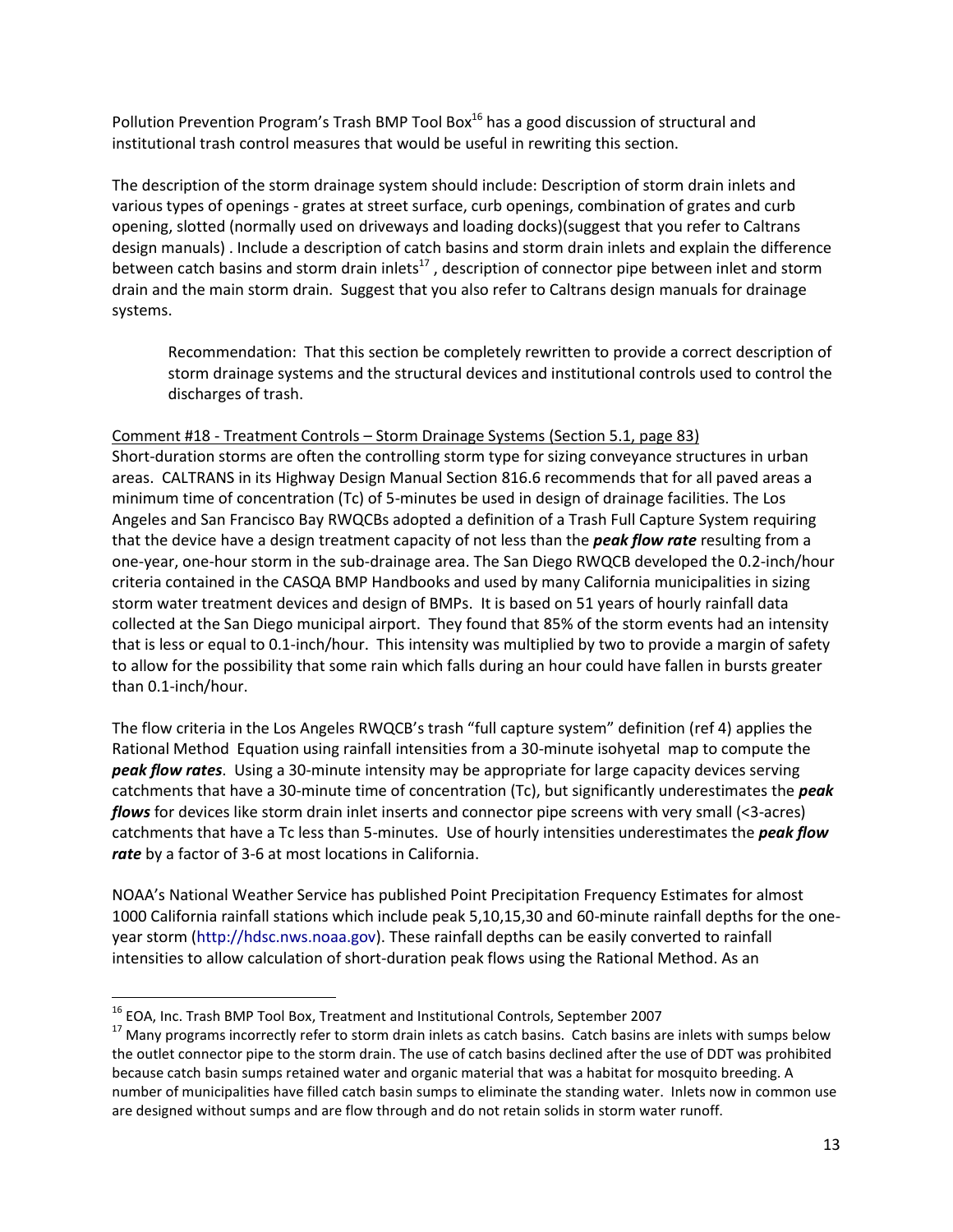example, for the Oakland Museum station the one year peak 60-minute intensity is 0.434 inch/hour and 5-minute intensity is 0.128-inch or 1.536 inch/hour. The 5-minute *peak flow rate* for a 3-acre catchment using a runoff coefficient of 0.9 would be Q = 0.9 x 1.536 x 3 = 4.1 cfs while the *peak flow rate* using the hourly intensity would be  $Q = 0.9 \times 0.434 \times 3 = 1.2$  cfs.

Recommendations:

- 1. The above discussion be incorporated in section 5.1 page 83
- 2. The flow criteria included in the definition of terms in the Trash Amendments specify that storm intensities shall be determined based on the NOAA's National Weather Service Point Precipitation Frequency Estimates [\(http://hdsc.nws.noaa.gov\)](http://hdsc.nws.noaa.gov/); that a 5 minute intensity shall be used for devices that are installed in storm drain inlets; and, that the intensity determined using the actual calculated Tc be used for sizing large capacity devices serving large catchments.

# Comment #19 - Reasonable Foreseeable Methods of Compliance: Design and Installation of Devices for Trash Removal (Section 5.1.1, Page 84)

The definition of a full capture system, the design and operation characteristics and inspection and maintenance requirements (ref 4)need to be updated from the now 10-year old procedures and requirements developed by the Los Angeles RWQCB based on experience that has been gained with the devices that have been certified. The following additional minimum criteria are recommended:

- Require that all devices installed in storm drain inlets be sized based on the peak 5-minute rainfall intensity determined by NOAA's Point Precipitation Frequency Estimates and that large capacity full capture devices be sized using the catchments Tc and NOAA's Point Precipitation Frequency Estimates.
- Prohibit the use of on-line trash control devices that allow peak flows to circulate or low through the trash storage area unless they are cleaned out after each storm event; or specify that trash control devices shall retain trash in an "off line" configuration where peak flows are bypassed upstream of the devices trash storage area
- Label storm drain inlets that require confined space entry for maintenance or replacement "Danger Permit Required - Confine Space Entry Do Not Enter" and provide confined space entry training and certification for installation and maintenance personnel
- Capture residual solids and water used to power wash screens and the inlet and dispose in sanitary sewer or regulated disposal site
- Coordination of inspections and mosquito abatement with mosquito abatement agencies

Recommendation: That the above criteria be added to the Trash Amendments Definition of Terms

# Comment #20 – Catch Basins (section 5.1.2, page 85)

This section should be limited to a discussion of catch basins. The reference to hooded outlets should be deleted since it has not been cited by either Regional Board to be effective. Hooded or elbowed catch basins are used in San Francisco in their combined sewer system to control odors, but are not considered to be effective trash capture devices. San Francisco has placed oil in their catch basins to control mosquitoes. New York has reported high levels of replacement of hoods when damaged during vacuum truck cleaning operations.

Recommendation: Delete reference to hooded catch basins.

# Comment #21 – Curb Inlet Screens – Trash Excluders (section 5.1.2, apge 85)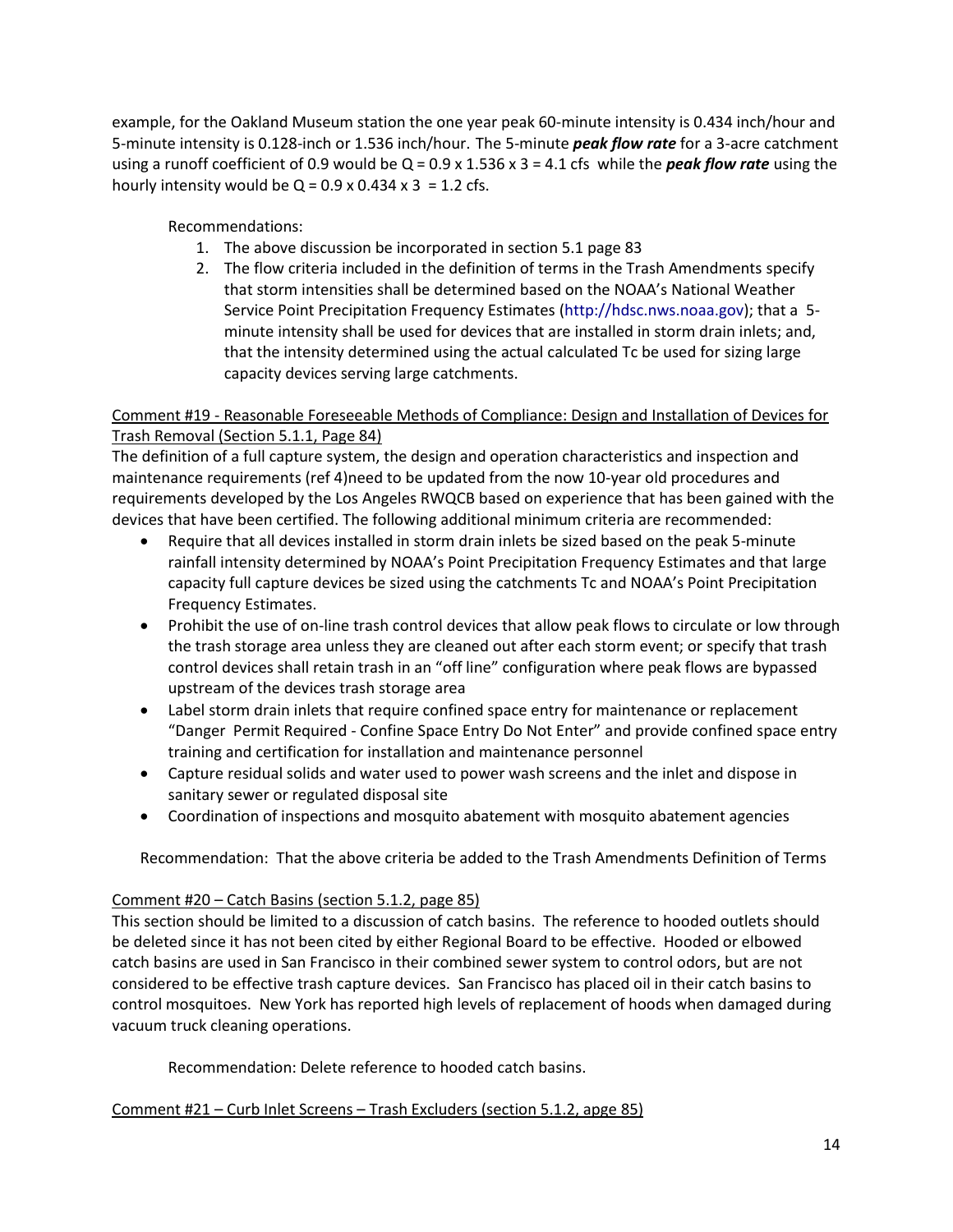A section should be added that describes curb inlet screens/trash excluders as partial capture devices when combined with more frequent street sweeping and as full capture device system when combined with catch basin inserts or connector pipe screens. Reference 16 has a description of these devices. Inspection of curb inlet screens in Los Angles found 50% stuck in an open position (Figures 7 and 8), accumulated gross solids on the screen face and some in a closed position with gaps at the end of the screen; the City of Glendale reported removal and replacement of curb screens due to flooding; and, the City of Alameda did a trial use, but subsequently removed them due to concerns of flooding caused by clogged screens. The City of San Diego Storm Drain Inlet Pilot Study (ref 10) reported that the United Storm Water, Inc. automatic retractable screens remained in a closed position for the duration of the monitoring period; that there was minimal clogging of the ARS; and, that street flooding was apparent. In November 2011 twenty-two Long Beach residents sued the City and United Storm Water, Inc. for \$16.5 million for flooding damages due to defective inlet debris screens. The City of Oakland has initiated a pilot study of ARS to determine whether the ARS prevent trash from entering storm drains during dry weather and storm water runoff to reduce the frequency of cleaning inlet baskets. The City of San Jose in its 2012-2013 annual report indicated that it was going to conduct a pilot test of ARS in 2013-2014. The City of Sunnyvale in its 2012-2013 annual report indicated that it had installed retractable screens on 40 of the 79 Storm Tek, AS-2 inlet screens and that its ARS can become fouled by leaves and debris and fail to close requiring additional attention to ensure proper operation.

Recommendation: Add a new subsection specific to curb inlet screens and include the above experiences with use of curb inlet screens.

Comment #22 – Catch Basin Inserts and Connector Pipe Screens (section 5.1.2, page 85) See Comment #17 and the recommendation. A new section should describe the various types of drop inlet devices and outlet connector pipe screen.

#### Comment #23 – Vortex Separator (section 5.1.3, page 86)

Recommendation: The following addition at the end of the first paragraph – The City of San Jose analyzed the relative capital and operation/maintenance cost of small devices (connector pipe screens and automatic retractable screens at the curb) and the hydrodynamic separator capturing trash from an area of 1000 acres, over 10 and 20-year time frames, accounting for repair and replacement of small units and increases in labor costs. The City found that small devices were more economical in the first decade, but the cost advantage disappears in the second decade. (Ref 3)

#### Comment #24 – Trash Nets (section 5.1.4, page 87)

Fresh Creek Technologies, Inc.'s End of Pipe Netting Trash Trap® was installed at Hamilton Bowl and the Regional Board's April 29, 2004 letter certified the device as a full capture system. It is not clear if that certification also applies to the two other models listed in this section.

Recommendation: That this section list only those models that have been certified by the LA RWQCB.

#### Comment #25 – Street Sweeping (Section 5.2.2, page 90)

Street sweeping has been widely referenced in the Staff Report as an effective control measure to reduce trash in storm water runoff and reduce the need for structural control measures. There have been multiple studies conducted in an attempt to demonstrate that street sweeping is effective in reducing street-dirt and runoff pollutant loadings and improve water quality of storm water runoff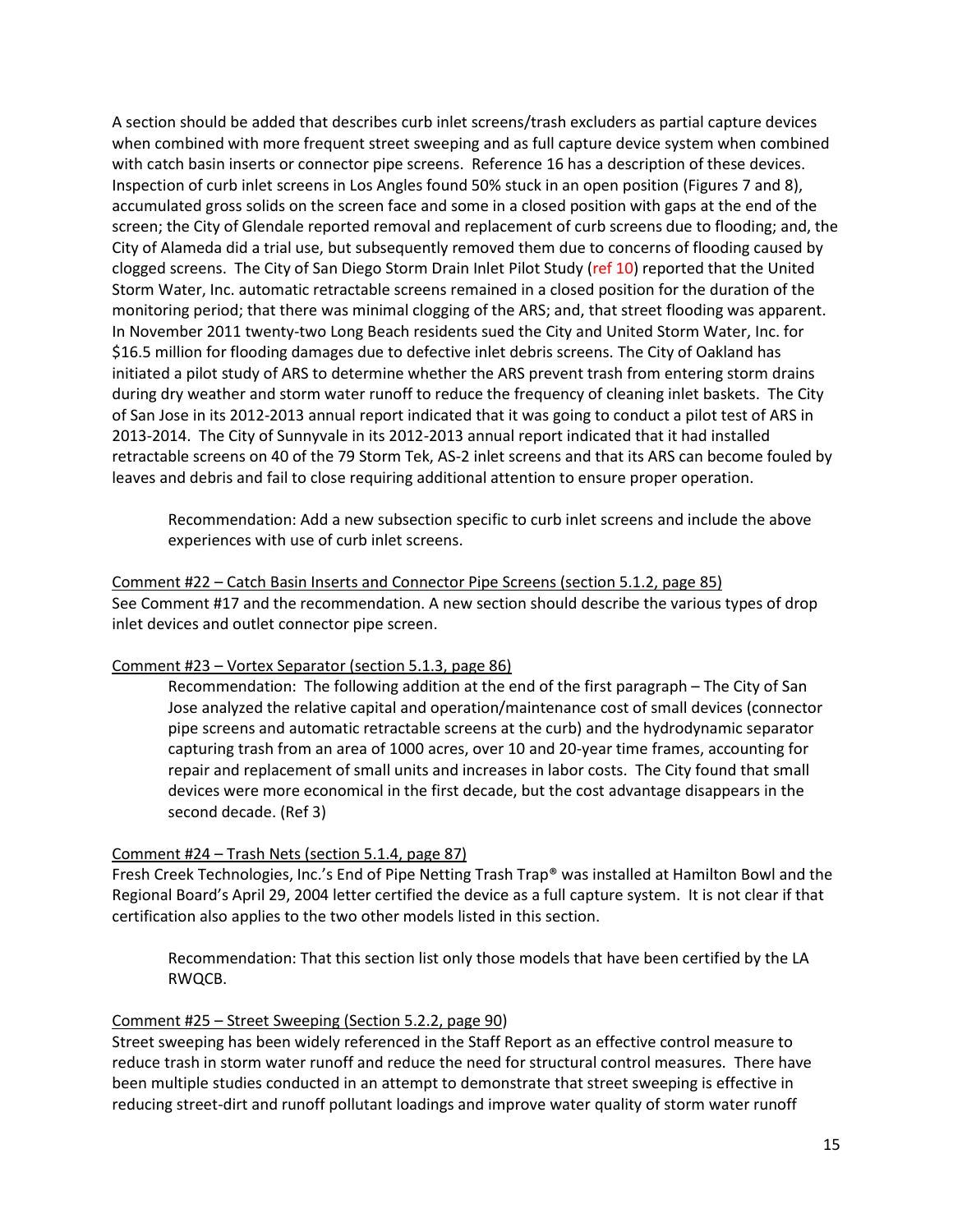dating back to the NURP; however, there are a dearth of studies on the effectiveness of street sweeping practices that address trash management. Street sweeping could be one of the better potential institutional source control measure for reducing the discharge of trash from MS4s, but it requires additional study including determining actual amount of trash removed using sweepers, evaluation of equipment modification and testing of newer sweeping equipment.

Only three studies have been found that specifically address the frequency of street sweeping and removal of trash. The Caltrans Litter Management Pilot Study<sup>18</sup> and studies conducted in Australia and South Africa. The Caltrans study found increasing the frequency of street sweeping from monthly to weekly did not statistically reduce the count or weight of litter.

The results of Walker/Wong<sup>19</sup> study in Australia found that there is little correlation between frequency of sweeping, rainfall or wind-run with gross pollutant collected in catch baskets; and, significant amounts of gross pollutants were mobilized into the storm water system from the street during bursts of rain, wind or both, irrespective of the nature of the street sweeping program implemented. Walker and Wong concluded:

- "Current street sweeping practices are found to be not only ineffective for the reduction of fine sediments and sediment-bound contaminants, but also larger gross pollutants capable of entering the stormwater system."
- Street sweeping should be therefore accompanied by structural pollutant treatment measure to effectively reduce the discharge of gross and sediment associated pollutants.
- Significant amounts of gross pollutants are mobilized into the stormwater system during bursts of rain, wind or both.
- There is little correlation between the frequency of sweeping and the transport of gross pollutants into the stormwater system."

BASMAA (ref 9) estimated decrease in trash loadings from enhanced street sweeping relies heavily on a report by Neil Armiatge and presentation by Joe Teresi at a CASQAA conference. The efficiency curve in Figure QF-2.1 (ref 9) was adapted from work done by Neil Armitage in South Africa and indicates that an increase in the frequency of street sweeping can achieve a near 100% effectiveness. Several papers written by Armitage with coauthors clarify the basis of that assumption:

- The plot is "the *maximum expected* litter removal efficiency using street sweeping" *Armitage, The removal of urban litter from stormwater drainage systems, 2001*
- The plot "makes the assumptions that street sweeping is able to remove all the litter off the road, that the significant rainfall events are large enough to mobilize all the litter remaining on the road; and that catch-pits have large enough openings to accommodate the largest pieces of litter. In reality, some litter will be inaccessible (e.g. 'hidden' under motor vehicles), few rainfall events are large enough to carry every piece of litter to the catch-pits, and the litter frequently accumulates at the catch-pits without falling into them even if the opening is nominally large enough. It is easy to overestimate the efficiency of street sweeping. Since street sweeping is a relatively expensive operation, to be cost-effective it needs to be limited to areas where the

 $\overline{a}$ 

<sup>&</sup>lt;sup>18</sup> Caltrans, District 7 Litter Management Pilot Study, CT-SW-RT-00-013

<sup>&</sup>lt;sup>19</sup> Effectiveness of Street Sweeping for Stormwater Pollution Control, Technical Report 99/8, December 1999, T.A. Walker and T.H.F. Wong, Cooperative Research Center for Catchment Hydrology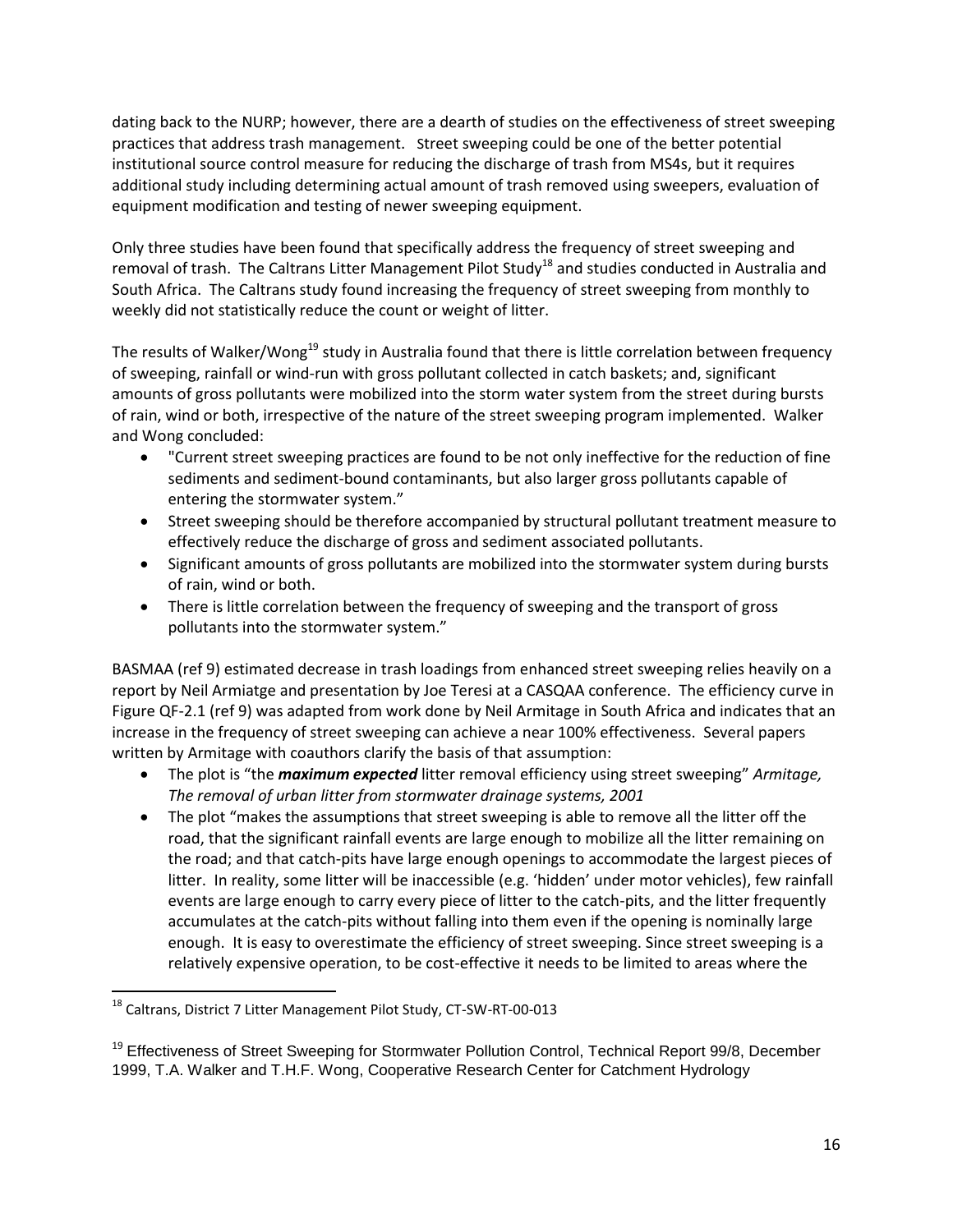litter loadings are particularly high, generally the commercial districts. It is also important to ensure that the litter is not being swept into catch-pits rather than being picked up and carted away." requiring supervision of the laborers. *Maris and Armitage, The measurement and reduction of urban litter entering stormwater drainage systems: paper 2 – Strategies for reducing the litter in the stormwater drainage systems, October 2004*

 The street sweeping practices consist of manual sweeping two or three times a day on weekdays in the morning and again in the afternoon. Litter is swept by hand (push brooms) into bags and removed by vehicle with supervisors to ensure that trash is not swept into storm drain inlets. In high litter areas (for example in the vicinity of restaurants and night clubs), the streets are swept mechanically late at night/very early in the morning after most people have gone home. *Marais, Armitage and Wise, The measurement and reduction of urban litter entering stormwater drainage system; Paper 1 – Quantifying the problem using the City of Cape Town as a case study, October 2004.*

Armitage (personal communication December 2012) confirmed that the curve "merely delineates the upper long-term theoretical limit" and that he has not validated the curve through actual field tests.

Claire McKinnon, Manager: Area Cleaning, Solid Waste Management, City of Cape Town (personal communication December 2012) advised that the city's sweeping program is constrained by limited resources and they are short staffed, but work the following schedule:

- Business areas are swept and litter picked up on a daily basis seven days a week with some areas having dedicated staff that move up and down them continually and cover them a number of times each day. There is also a night shift in busy areas because clubs and restaurants stay open until the early hours of the morning.
- In areas of mix business and residential they clean 5 or 6 days a week depending on need.
- Residential areas have a huge variation with some areas receive an ad hoc service based on need while poorer areas are cleaned 5 days a week.
- Manual laborers perform boundary cleaning and empty litter bins, pick up litter, sweep road kerbs and remove light illegal dumping.

It seems fairly obvious that the "sweeping" program in South Africa is not a model that can be followed in the United States and it is disingenuous and misleading to suggest that these efficiencies can be achieved through mechanical street sweeping practices.

Rather than using estimated street sweeping effectiveness based on erroneous studies the actual effectiveness of street sweeping can be measured using protocols adopted by the LA RWQCB for measuring the effectiveness of partial capture devices and institutional controls specified in the *Los Angeles River Watershed Trash TMDL, August 9, 2007 Final Staff Report, pages 31-33*.

There are additional data needs that must be addressed before technically valid estimates of street sweeping effectiveness can be determined:

- Protocols for Sampling and Characterization of Street Sweeping Debris Gross Pollutants Municipalities have been reporting gross amounts of debris collected by their sweeping programs and protocols are needed for subsampling the debris and characterizing the categories of litter. Ideally this should be done by land use.
- Baseline Street Sweeping and Parking Enforcement Programs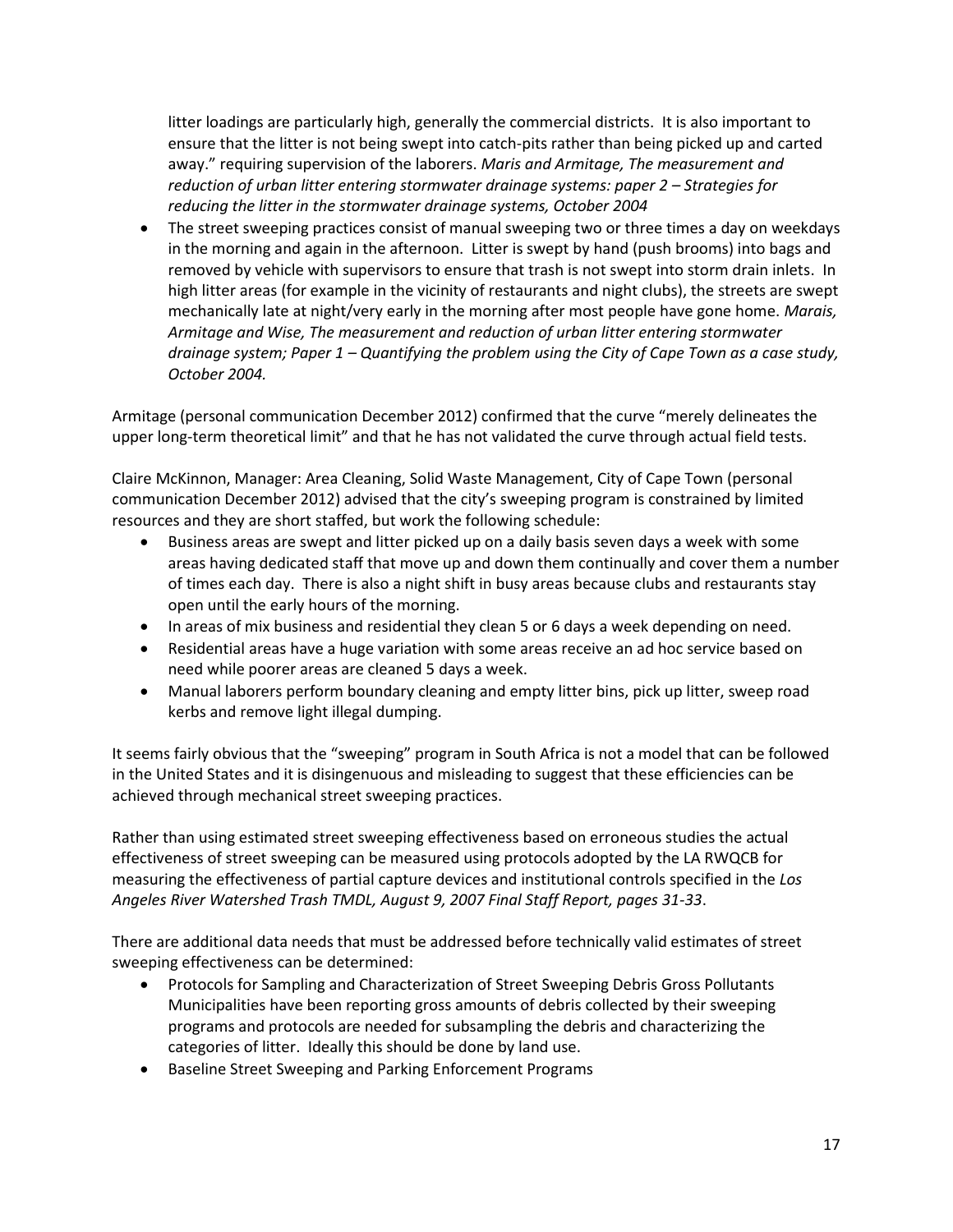The current baseline street sweeping programs should be developed for each municipality that intends to use enhanced street sweeping as an approved control measure. This would include such information as type of sweeper, wet and dry season street frequency of sweeping by land use, current parking restrictions and level of enforcement, street miles by land use where there are curbs and no curbs, etc.

Wet Season Storm Frequency

The frequency of storm events ≥0.20-inch should be developed for each municipality so that municipalities can "tailor" their sweeping programs to their rainfall patterns. The wide differences in rainfall totals and storm intensities found in California require this level of refinement.

Snow Plow Effect

 $\overline{a}$ 

Caltrans and the *Santa Monica Bay Area Municipal Storm Water/Urban Runoff Project – Evaluation of Catchbasin Retrofits, September 24, 1998* have reported on the "snow plow" effect of sweeping gross pollutants into storm drain inlets when using sweepers equipped with gutter brooms. Caltrans staff that performed the studies advised that the Litter Management Pilot Study documented through photography and sampling the "snow plow" effect; however, was unable to report this because Caltrans was in the process of purchasing numerous sweepers. The "snow plow" effect could materially affect the effectiveness of sweeping programs and this needs to be investigated and if validated measures taken to address the issue – cleaning of storm drain inlets immediately after sweeping unless equipped with catch basin inserts or downstream large capacity full capture devices , modification of sweepers or new technology, etc.

The City of San Diego conducted several studies<sup>20</sup> and<sup>21</sup> to evaluate and improve its street sweeping practices to reduce street debris including sediment and other pollutants. The studies did not focus on trash; however, the results indicate that street sweeping provides an effective means of reducing concentrations of some constituents in storm water runoff. The vacuum sweeper was found to be more effective in reducing storm water constituents than the mechanical and regenerative-air sweepers that could have been due to steeper grades and inadequate curb and gutter differences at the test sites. Optimal load reductions were achieved by the vacuum sweeper at a twice a week frequency while the mechanical sweeper was most effective at removing debris and contaminants at a once a week frequency. Phase III and IV of the pilot study reported in the Stormwater article (ref 21) found a significant buildup of roadway debris occurs within and adjacent to medians and was similar to that found in curb and gutter debris that may require hand sweeping because sweepers are unable to reach those areas. Phase IV of the study found that operational speed of mechanical sweepers had little impact on the weight of material collected.

The Santa Clara Valley Urban Runoff Pollution Prevention Program<sup>22</sup> conducted a literature review of institutional and structural trash control measures and found that street sweeping activities do remove significant quantities of trash from roadways, but it is unclear how much trash is prevented from entering receiving waters; that there is little evidence to support the idea that optimizing street sweeping will dramatically reduce trash loading to the storm drain system; and, the potential inability to

<sup>&</sup>lt;sup>20</sup> Weston Solutions, Inc, City of San Diego Targeted Aggressive Street Sweeping Pilot Study, Effectiveness Assessment, Final Report, June 18, 2010

<sup>&</sup>lt;sup>21</sup> Clem Brown and Bryan Evans, Street Sweeping Pilot Studies, Stormwater, January/February 2013

<sup>&</sup>lt;sup>22</sup> EOA. Inc. Trash BMP Tool Box, Treatment and Institutional Controls, September 2007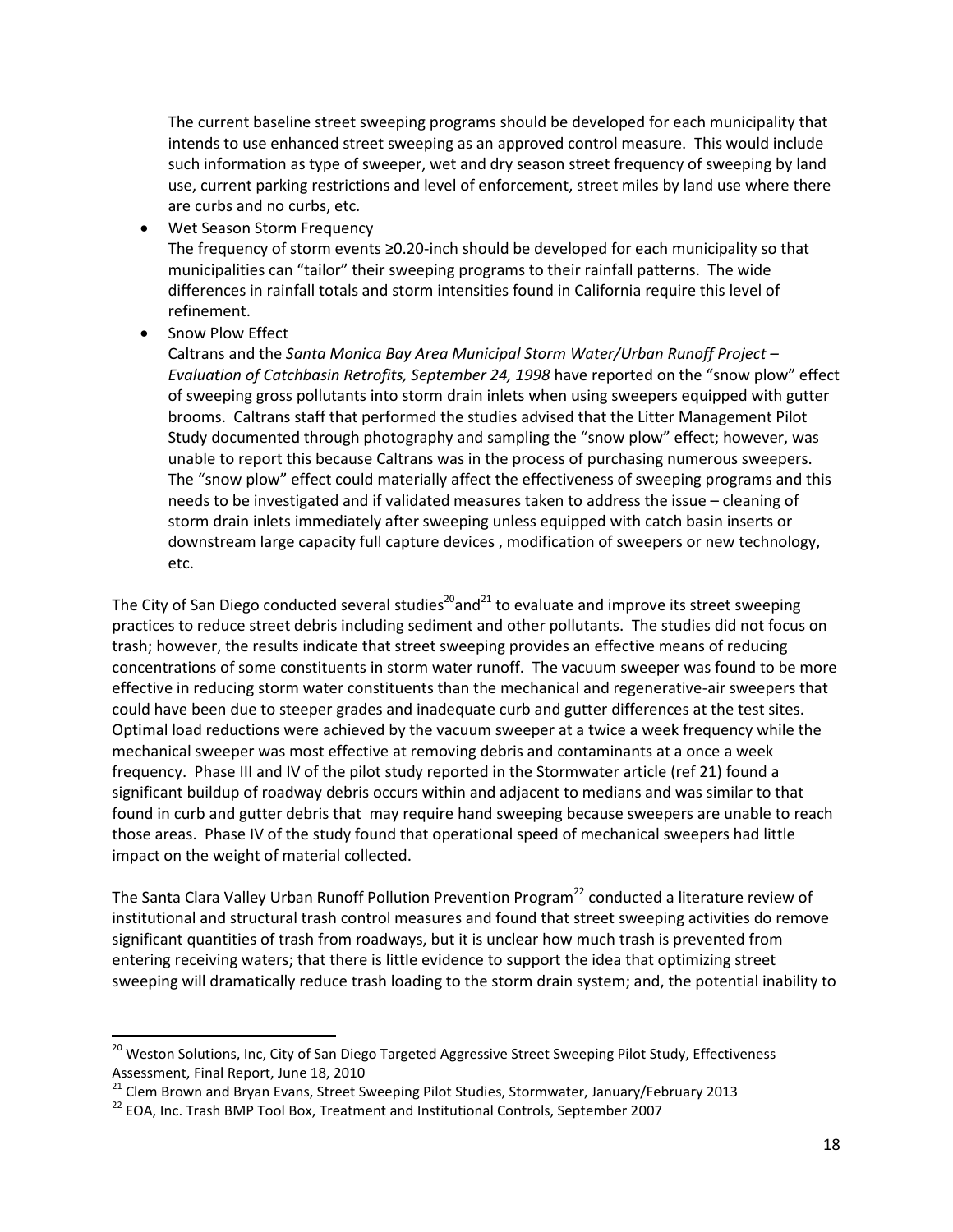further restrict parking in urban areas may present a major limitation to increasing street sweeping frequency.

Subjects that require further investigation include:

- Effectiveness and costs of using the Captive Hydrology street cleaners used in Europe and in the United States to clean airport pavements
- Modification of existing sweepers to prevent the gutter brushes from propelling trash into storm drain inlets and causing damage to curb inlet retractable screens
- Determination of the actual amount and percent of trash that is included in debris removed by street sweepers

BASMAA has proposed as part of the Tracking California's Trash Proposition 84 grant to document trash load reductions by enhanced street sweeping and parking controls and enhanced storm drain cleaning.

Recommendations:

- 1. That the above information be included in Section 5.2.2
- 2. That the SWRCB increase funding for BSAMAA's study and expand the scope of that study to include:
	- Effectiveness and costs of using the Captive Hydrology street cleaners used in Europe and in the United States to clean airport pavements
	- Modification of existing sweepers or development of a new model of sweeper that would prevent the gutter brushes from propelling trash into storm drain inlets and causing damage to curb inlet retractable screens
	- Determination of the actual amount and percent of trash that is included in debris removed by street sweepers

# Comment #26 – Storm Drain Cleaning- (section 5.2.3, page 91)

Caltrans reported in the Drain Inlet Cleaning Efficiency Study<sup>23</sup> conducted in District 7 that drain inlets are designed to be self-cleaning and not capture any solids or sediment, but retention of debris can still occur. During the study inlets were cleaned three times per season at approximately six week intervals, whereas no inlet cleaning was performed in the control catchments. Caltrans found that no obvious trends were seen in litter collected from the cleaned and uncleaned catchments; cleaned catchments had both the highest and lowest litter amounts; and, the district-wide inspection and cleaning program removed between 7 and 14% of litter typically found in runoff from Caltrans right-of-way. Caltrans concluded that for watersheds with TMDLs, focus compliance efforts on BMPs other than drain inlet cleaning.

BASMAA has proposed as part of the Tracking California's Trash Proposition 84 grant to document trash load reductions by enhanced storm drain cleaning that can also be applied.

Recommendation:

- 1. The above information be included in section 5.2.3
- 2. That the SWRCB increase funding for BSAMAA's study to ensure that definitive answers are provided on the effectiveness and costs of enhanced storm drain cleaning.

# Comment #27 – Section 5.3, page 93

The discussion in the latter part of this section does not make sense.

 $\overline{\phantom{a}}$ <sup>23</sup> Caltrans, Drain Inlet Cleaning Efficacy Study, Final Report, CTSW-RT-03-057.36.1, June 2003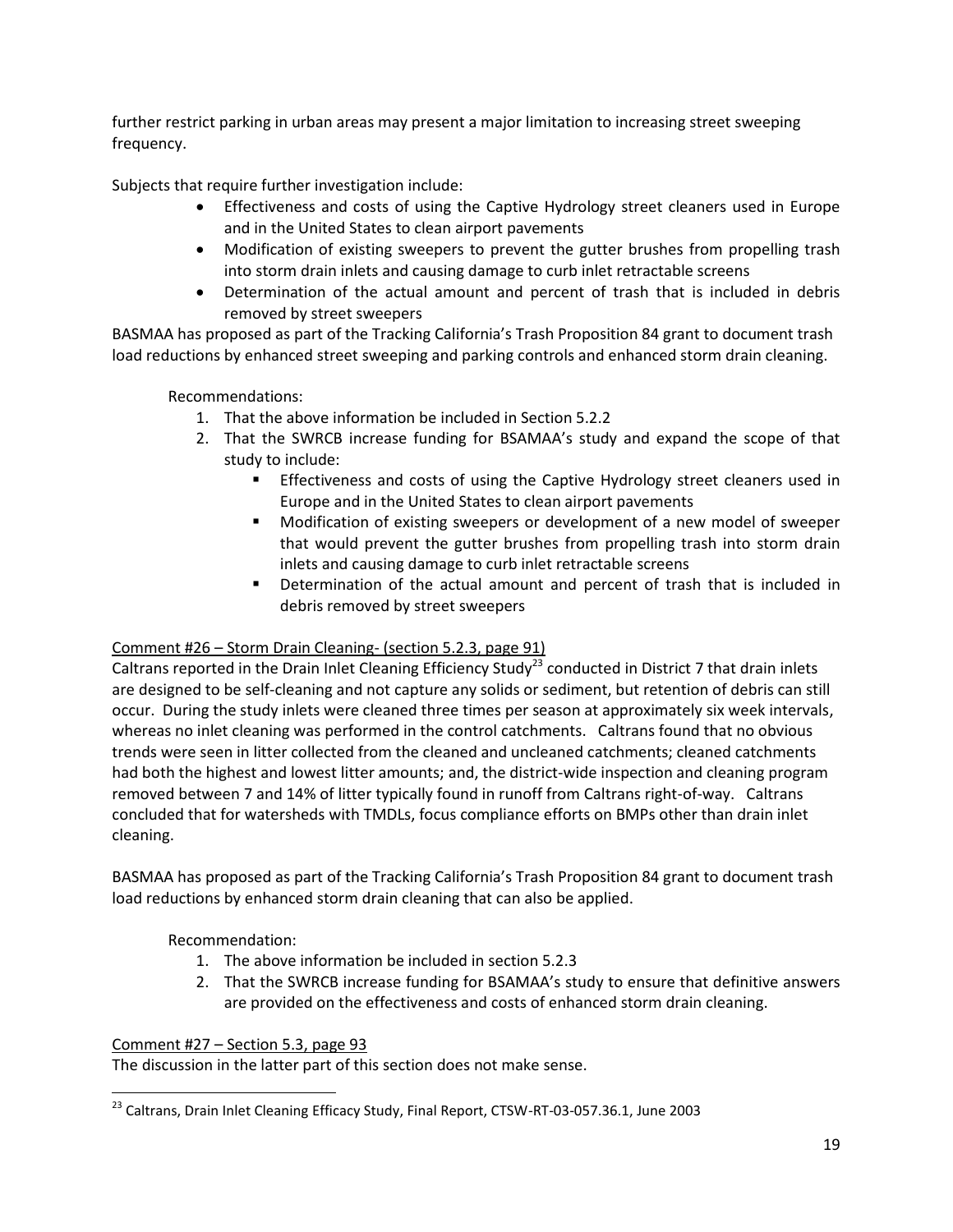### Comment #28 – Installation of Catch Basin Inserts (Section 5.3.1, page 93)

The installation of catch basin inserts will require compliance with CalOSHA, Title 8, Subchapter 7 General Industry Safety Orders, Group 16 Control of Hazardous Substances, Article 108 Confined Spaces, Section 5157.

Recommendations:

- 1. Add the above information to this section.
- 2. The need to implement confined space entry requirements during installation, maintenance and replacement should be determined for each device that is certified as a full capture system.

Comment #29 – Installation of GSRD and Vortex Separation System (section 5.3.1, page 94) This section does not include any discussion of the installation of the CDS device.

Recommendation: Contact Contech Engineered Solutions representative for this information because it is significantly different than for installation of the GSRD.

#### Comment #30 – Maintenance of Treatment Controls (Section 5.3.2, page 95)

Maintenance of treatment controls will require a wide variation of tools and equipment. Storm drain inlet inserts and the Coanda Screens can require shovels, picks, trowels, dust pans, buckets, brooms, etc while larger capacity devices like GSRD and CDS device can be cleaned using vacuum trucks. Removal and replacement of trash nets will likely require heavy equipment like cranes and water tight dump trucks. Clogged screens of storm drain inlet inserts and connector pipe screens will require use of wire brushes and/or steam cleaners or power washers and vacuum equipment to remove residual solids and water from the storm drain inlet to prevent the entry of that material into the connector pipe. Maintenance of many of the storm drain inlet inserts, connector pipe screens and the Coanda Screen will also require the use of confined space entry equipment.

The San Francisco Estuary Partnership in the Final Project Report (ref 3) Table 4 included a listing of equipment that municipalities used during maintenance operations.

The City of San Diego in the Storm Drain Insert Pilot Study (ref 10) in Table 4 lists logistical and equipment requirements used in the maintenance of drain inlet inserts including requirements for confined space entry, pressure washing of screens and time for accomplishment of maintenance activities.

Recommendation: That this section list the types of equipment required to maintain the various types of devices and implement various institutional control measures.

#### Comment #31 – Impacts to Public Health (page 98)

Installation of full capture devices would prevent the discharge of "loaded" diapers, hypodermic needles, syringes, condoms, broken glass and sharp metal items that can be deposited in areas were public recreation occurs or areas where volunteer trash cleanup events take place. Many of devices impound trash, sediment and vegetation resulting in ponding storm water or nuisance water creating an environment for mosquito breeding with concerns about the West Nile Virus. The organic material in gross pollutants including sewage from sanitary sewer overflows trapped in storm drain inlets creates a habitat for cockroaches, spiders, flies, rodents that can have a more direct effect on maintenance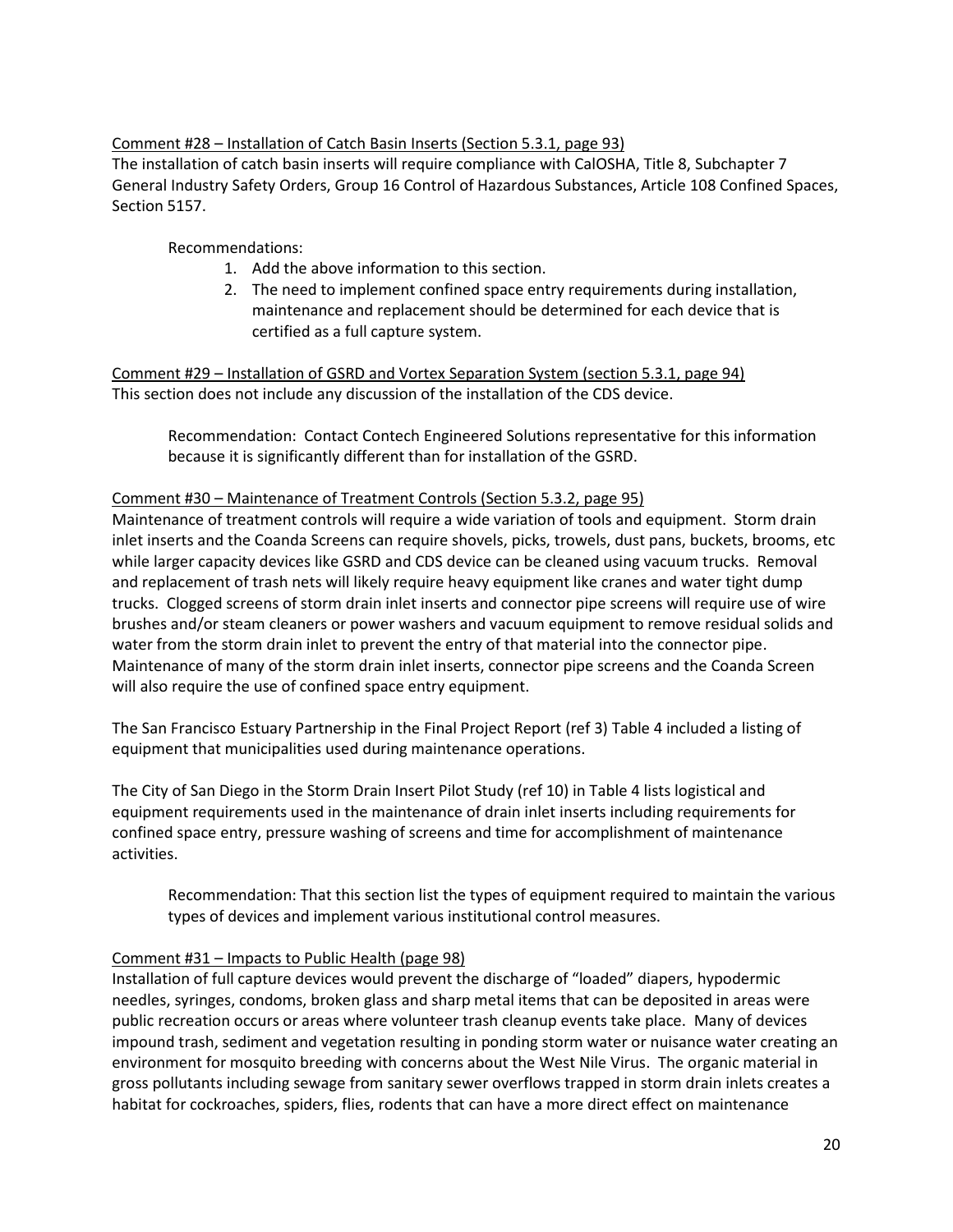personnel than the general public, but nevertheless there is a potential for affecting the general public. Some devices like trash nets and the GSRD also collect organic material that attracts rodents, flies, etc. and decomposition creates odors. Many adverse impacts on the general public can be addressed by more frequent cleaning of the devices, coordination with mosquito abatement districts and using controls like Mosquito Dunks®.

Recommendation: A section needs to be added incorporating the above comments that addresses the impacts to public health.

### Comment #32 – Catch Basin Cleaning Frequency (page 107)

Semiannual cleaning of catch basins is an incorrect assumption. The LARWQCB requires cleaning from quarterly to annually based on trash generation estimates and priority of catch basins for capturing trash. The San Francisco Bay Area municipalities in their 2012-13 annual reports indicate that storm drain inlet connector pipe screens are cleaned at widely varying frequencies ranging from annually to as much as before October 1, before the first storm event and before and after every significant storm event. The City of Alameda found it necessary to clean the StormTek™ devices as many as 14 times during the year.

The San Diego study (ref 10) found that storm drain inlet inserts required at least quarterly maintenance and would likely be more frequent since the storm drain inserts were clogged just after two storm events.

Recommendation: This section should include the above information and indicate that the frequency of catch basin cleaning will be vary significantly depending on a catchments gross solids loadings, rainfall events and blockage of screens/filter media .

Comment #33 – Street Sweepers Don't Clean Catch Basins (page 107) Catch basins are either manually cleaned or by using vacuum trucks.

Recommendation: Change street sweeper vehicles to vacuum trucks.

Comment #34 – Adjustment of Screen Size to Prevent Clogging (page 107) Adjusting the screen size to prevent clogging would violate definition of a Trash Full Capture Device that specifies a 5mm – (0.197-inch) mesh size.

Recommendation: delete "and adjusting screen size to prevent clogging."

#### Comment #35 – Trash Net Replacement and Cleaning (page 110)

The San Francisco Estuary Partnership (ref 3) reported on the maintenance of the Fresh Creek Technologies trash nets and indicated that nets were full and needed to be replaced at maintenance. The Santa Clara Valley Urban Runoff Pollution Prevention Program (ref 16) reported that the Fresh Creek Netting Trash Trap ™ at Hamilton Bowl nets were changed out 18 times during the first year of operation.

Recommendation: That the SWRCB staff find better information on the actual experience with the maintenance of netting systems.

Comment #36 – Hazards of Trash Collected by Vortex Devices (page 132)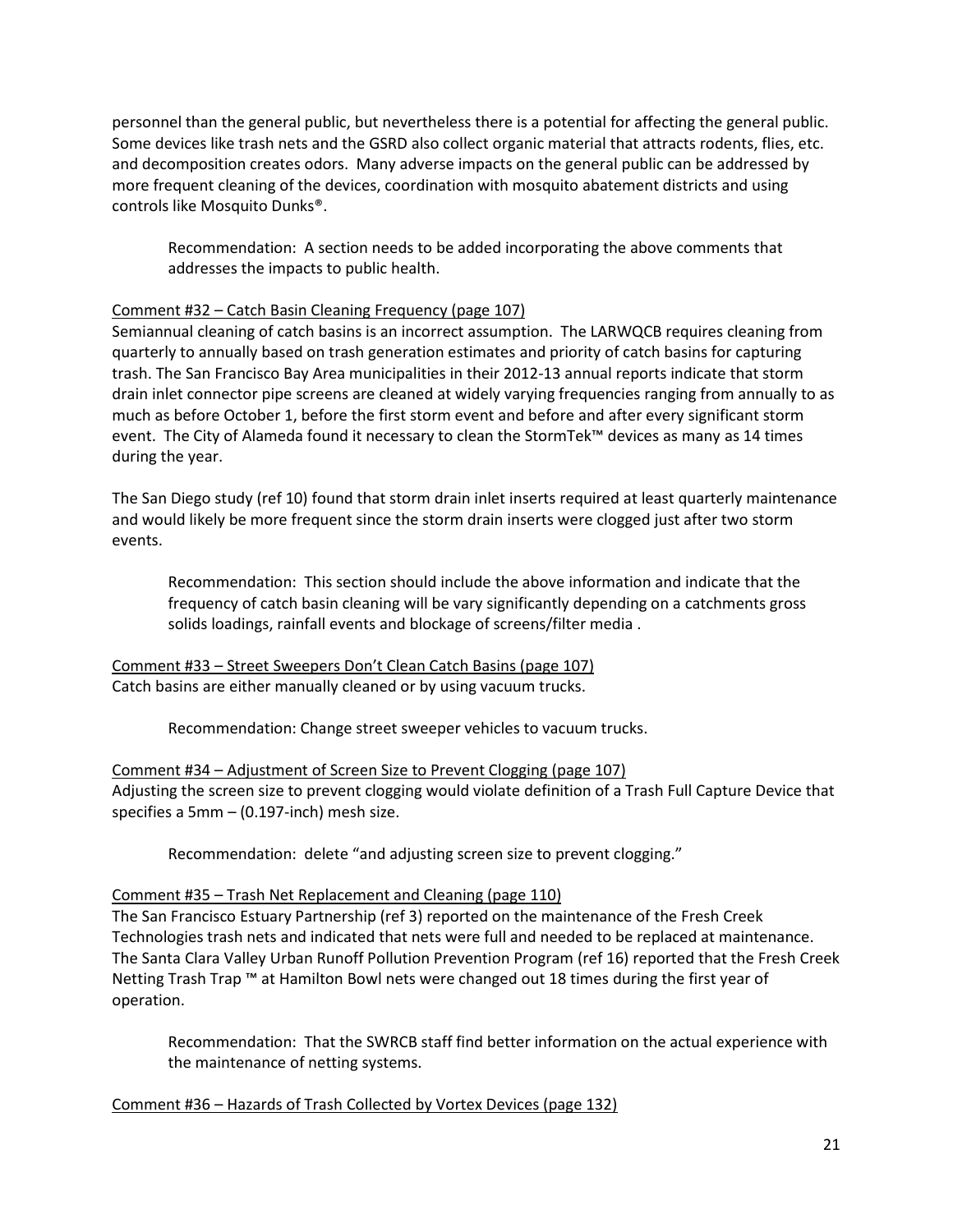The cleanout of vortex devices ie the CDS device provides the very least exposure to hazardous material to the public and maintenance workers of all devices that have been discussed in the staff report. The CDS devices are cleaned using vacuum trucks that suck out the trash and transport it in a closed chamber of the vacuum truck for disposal at a regulated disposal site. Conversely almost all of the other devices result in maintenance workers coming in direct contact with the gross solids. Gross solids captured in trash nets and GSRD unless enclosed in a structure are exposed to vectors and rodents that can transmit health hazards to the general public.

Recommendation: The above information be included in this section.

# Comment #37 – Storm Drain Inlet Screens vs Storm Drain Inlet Inserts vs Connector Pipe Screens (page 135)

These three devices are distinctively different in their design, operation and function and need to be better described in section 5 of the staff report. The storm drain inlet screens (trash deflectors) are placed in the curb face and are designed to prevent trash from entering the inlet, but leave trash in the street. Some are designed with retractable screens to prevent flooding when trash and vegetation block the screening mechanism. Storm drain inlet screens would not be effective with grate inlets. Storm drain inserts are devices installed in the inlet and are designed to capture trash within the inlet. Connector pipe screens are placed immediately ahead of the connector pipe and are designed to prevent trash from flowing into the pipe connecting the inlet to the main storm drain. Storm drain inlet screens are often used in combination with inserts and connector pipe screens to reduce the amount of trash that must be removed from the inlet, but require more frequent street cleaning and have been associated with flooding. Storm drain inlet inserts and connector pipe screens are prone to blockage with trash, vegetation and sediment resulting in the scouring of previously captured solids (Figures 2-8). The San Diego Storm Drain Inlet Study (ref 10) found that clogging of insert filter material/fabric/screens was a contributing factor for bypass of these devices. The adverse impacts can be partially mitigated by increasing the frequency of inspections and maintenance.

Recommendation: That the above information be included in this section.

# Comment #38 – Vortex Separation System (page 136)

The CDS devices are designed to safely bypass peak flows in excess of the units design capacity to prevent any threat of flooding while continuing to treat that portion of the runoff less than the design capacity. Trash is retained offline in the sump and separation chamber and it is physically impossible to bypass previously captured trash. Units have been constructed with collapsible weirs in areas where there is minimum hydraulic head required for operation of the unit. If trash or sediments were to accumulate in the separation chamber above the screen peak flows would simply be carried safely over the weir. This can mitigated by periodic inspections to determine depth of solids in the sump and maintenance of the device when 85% of the sump is filled.

Recommendation: Incorporate the above information in this section.

# Comment #39 – Noise Levels of Vacuum Trucks and Street Sweepers (pages 140,147, 148)

The sound levels of vacuum trucks and street sweepers under full operation should be included in Table 10. Proposed control measures including increased street sweeping in residential areas as an alternative to the installation of full capture devices; as a result of the installation of storm drain inlet screens at the curb face; and, as an enhanced institutional control measure will increase the frequency and duration of noise impacts to a community. The impacts of noise from vacuum trucks will also increase as a result of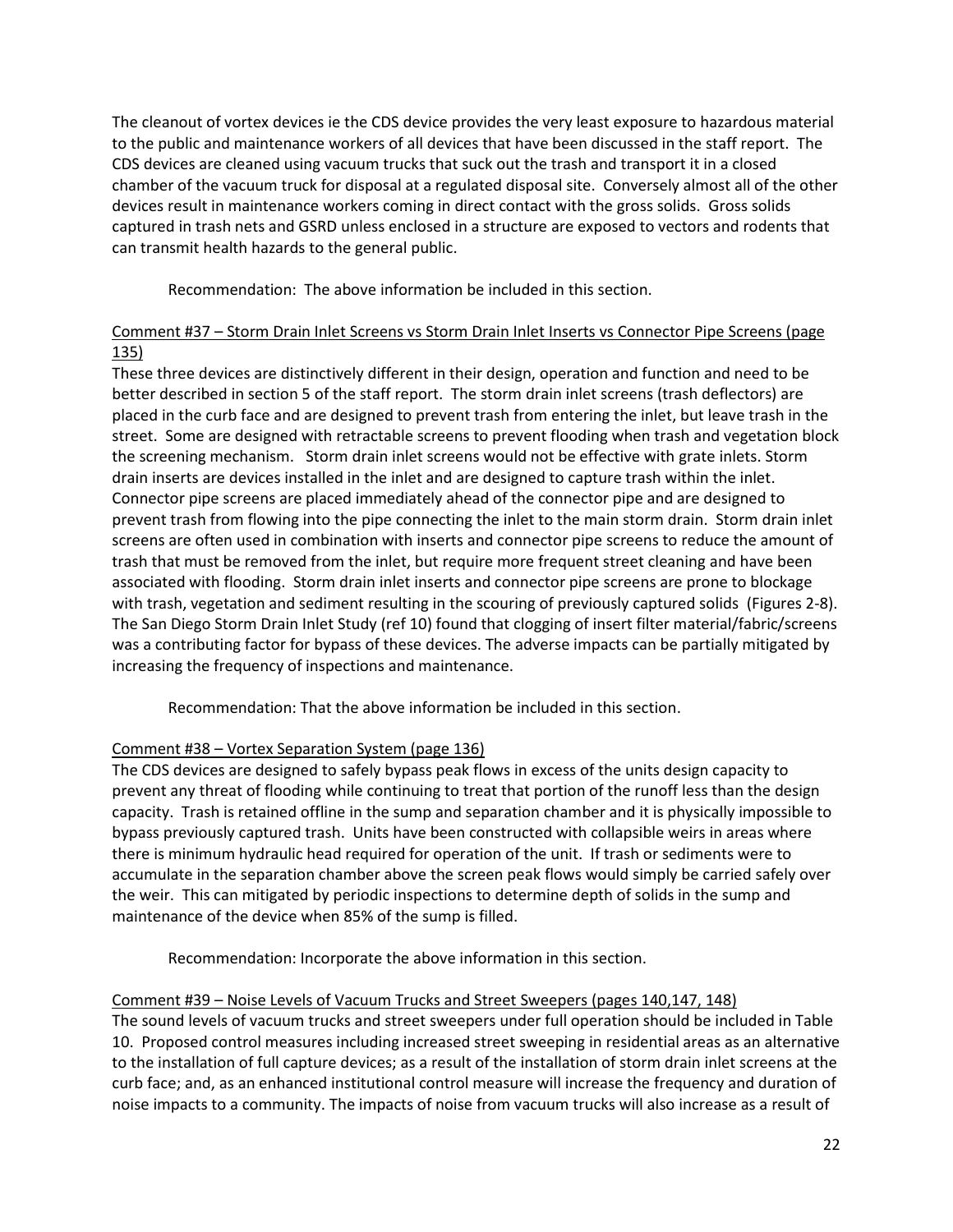the increase in frequency of maintenance of storm drain inlet inserts and inlets with connector pipe screens. These impacts could be mitigated by selecting larger capacity full capture devices that can be sited at more remote locations.

Recommendation: Incorporate the above information in this section.

### Comment #40 – Impacts on Public Services – (section 6.11.2, page 149 and 151)

The installation and maintenance of most of the storm drain inlet inserts and connector pipe screens and the Canoda screen require compliance with CalOSHA confined space entry requirements. A key element of that program requires advance notification of first responders of the planned entry so they can be prepared to respond to any incidents. This could have an impact on the ability of these agencies to respond to other emergencies. Some devices lie trash nets, GSRD and CDS do not require implementation of confined entry procedures and would not impact police and fire services.

The impacts of increased street sweeping cannot be easily mitigated by changing the timing of the sweeping. The use of parking restrictions to increase the effectiveness of sweepers is a key control when effective sweeping can be performed. Sweeping must also be conducted at a frequency to remove trash that has collected in the gutter before it is carried into storm drain inlets by natural or vehicle caused winds.

Recommendation: Incorporate the above information in this section.

### Comment #41 – Impacts and Mitigation – (section 6.12.2, page 152 and 157)

The frequency of cleaning vortex systems depends on the accumulation of trash and depends on the catchments gross solids generation rates. The CDS device should be inspected after the first significant storm of the season and then periodically inspected during the rainy season and cleaned when the sump is 85% full.

The frequency of cleaning of inlets with storm drain inlet inserts and connector pipe screens must be significantly increased as recommended in Comment #32 if they are to be even marginally effective.

The risk of increased street flooding is greater with storm drain inlet screens installed at the curb face when the screens are clogged with trash, sediment and vegetation (see Comment #21). Storm drain inlet inserts are less likely to cause flooding in the streets if they are designed with adequate bypass capacity: however, the City of South San Francisco in the 2012-2013 annual report reported that the West Coast Storm connector pipe screen caused flooding even when cleaned and maintained during storm events.

Recommendation: Include the above information in section 6.12.2 including the Comments #21 and #32

Comment #42 – Storm Water Discharge Mitigation Measures –(section 6.13.2, page 158 and 159) The Los Angeles and San Francisco Bay RWQCBs have created a regulatory dilemma by certifying Trash Full Capture Devices because we now have 1000's of storm drain inlet inserts and connector pipe screens as well as many other devices that have been found to bypass trash and do little towards reaching the receiving water goals for trash. Of most concern is that the Regional Boards consider the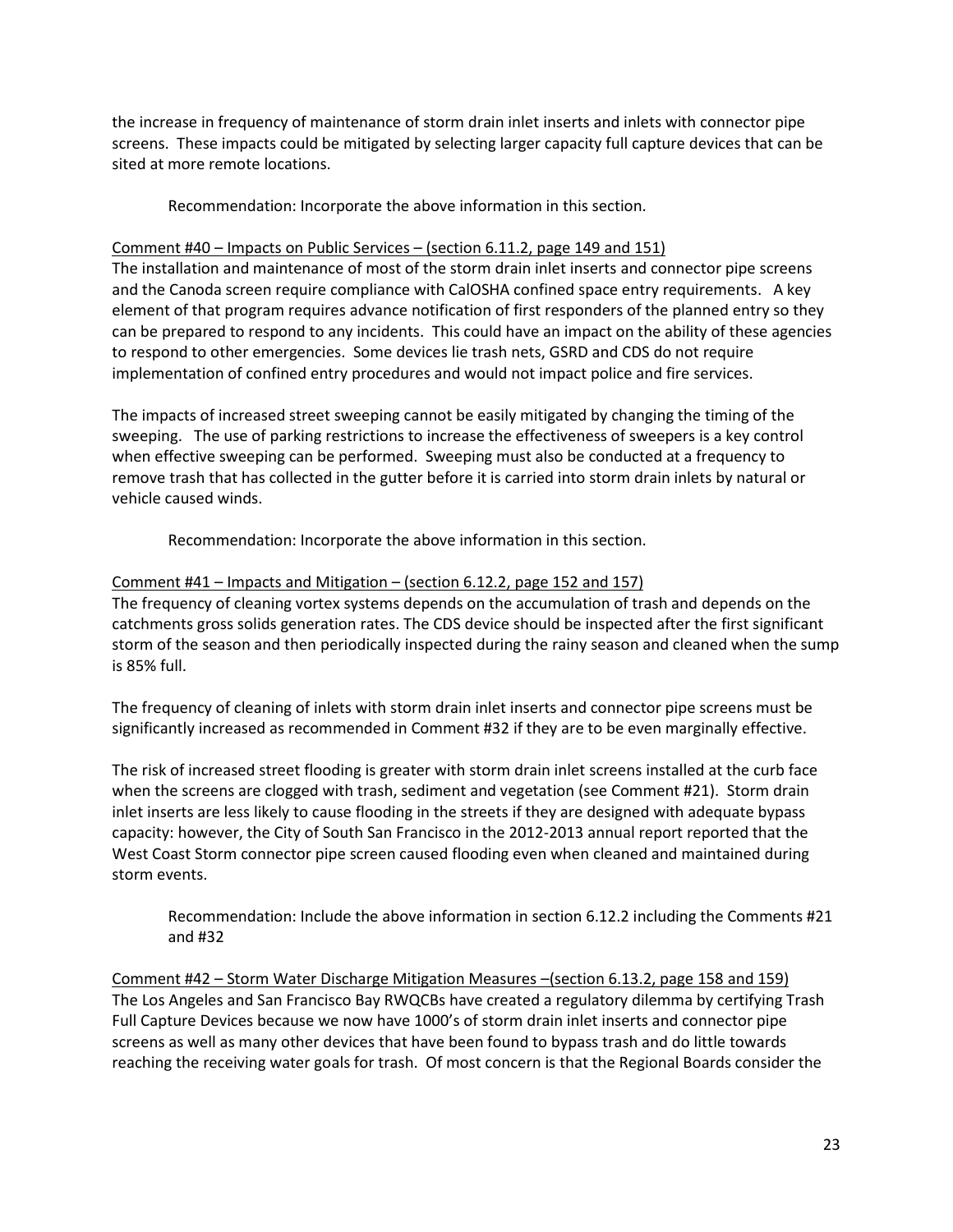installation and maintenance of the devices as compliance with NPDES permits. This action is a violation of Section 13360(a)<sup>24</sup> of the California Water Code which states:

"No waste discharge requirement or other order of a regional board or the state board or decree of a court issued under this division shall specify the design, location, type of construction, or particular manner in which compliance may be had with that requirement, order, or decree, and the person so ordered shall be permitted to comply with the order in any lawful manner."

The State and RWQCBs ability to require compliance with trash water quality objectives with respect to the installed "certified" devices appears to be limited to ensuring that the highest level of maintenance is provided and accepting that significant quantities of trash will continue to be discharged from MS4s.

This section must also address USEPA's November 22, 2002 guidance<sup>25</sup> on establishing wasteload allocations for storm water discharges in TMDLs. Although that guidance addresses TMDLs it provides a clear strategy to include in the Policy Amendments for achieving compliance with water standards established in NPDES permits even where TMDLs have not been developed. That strategy must incorporate the following elements:

- Discharge or effluent limitations in the form of BMPs (certified full capture devices and institutional control measures)
- Administrative record that supports that the BMPs will achieve compliance with water quality objectives
- Monitoring necessary to assess compliance with the water quality objectives (BMP performance data)
- Provision for making adjustments to the required BMPs necessary to achieve compliance with water quality objectives (iterative process)

Recommended mitigation measure (ii) must also include Frequent Inspections with immediate follow-up maintenance when bypassing of trash is found in addition to regularly scheduled maintenance: and, replacement of damaged or inoperative devices. Monitoring BMP performance should be added as (iii) and (iv) would implement the iterative process adding additional BMPs and trash control measures necessary to meet to achieve compliance with water quality standard.

The statement that the State Board does not direct compliance measures agencies choose or mitigation measures they apply is misleading because the Regional Boards have certified specific full capture devices and stated that compliance with NPDES permits is achieved through the installation and maintenance of the devices.

 $\overline{\phantom{a}}$ 

<sup>&</sup>lt;sup>24</sup> A little history behind this section of the Water Code that was added by the Porter-Cologne Act in 1968. It came about as a result of discussions between Jerry Gilbert (member of SFBRWQCB, member of the committee that developed recommendations on amendment of the Water Code and subsequently Executive Director of the SWRCB), Fred Dierker (Executive Officer of the SFBRWQCB) and myself. At the time Mr. Dierker and I were being pressed to recommend a POTW treatment process and we were concerned that the RWQCB's regulatory would be compromised if the process failed to meet waste discharge requirements.

<sup>&</sup>lt;sup>25</sup> November 22, 2002 memorandum from Robert H. Wayland and James A. Hanlon to Water Division Directors, Establishing Total maximum Daily Load (TMDL) Wasteload Allocations (WLAs) for Strom Water Sources and NPDES Permits Based on Those WLAs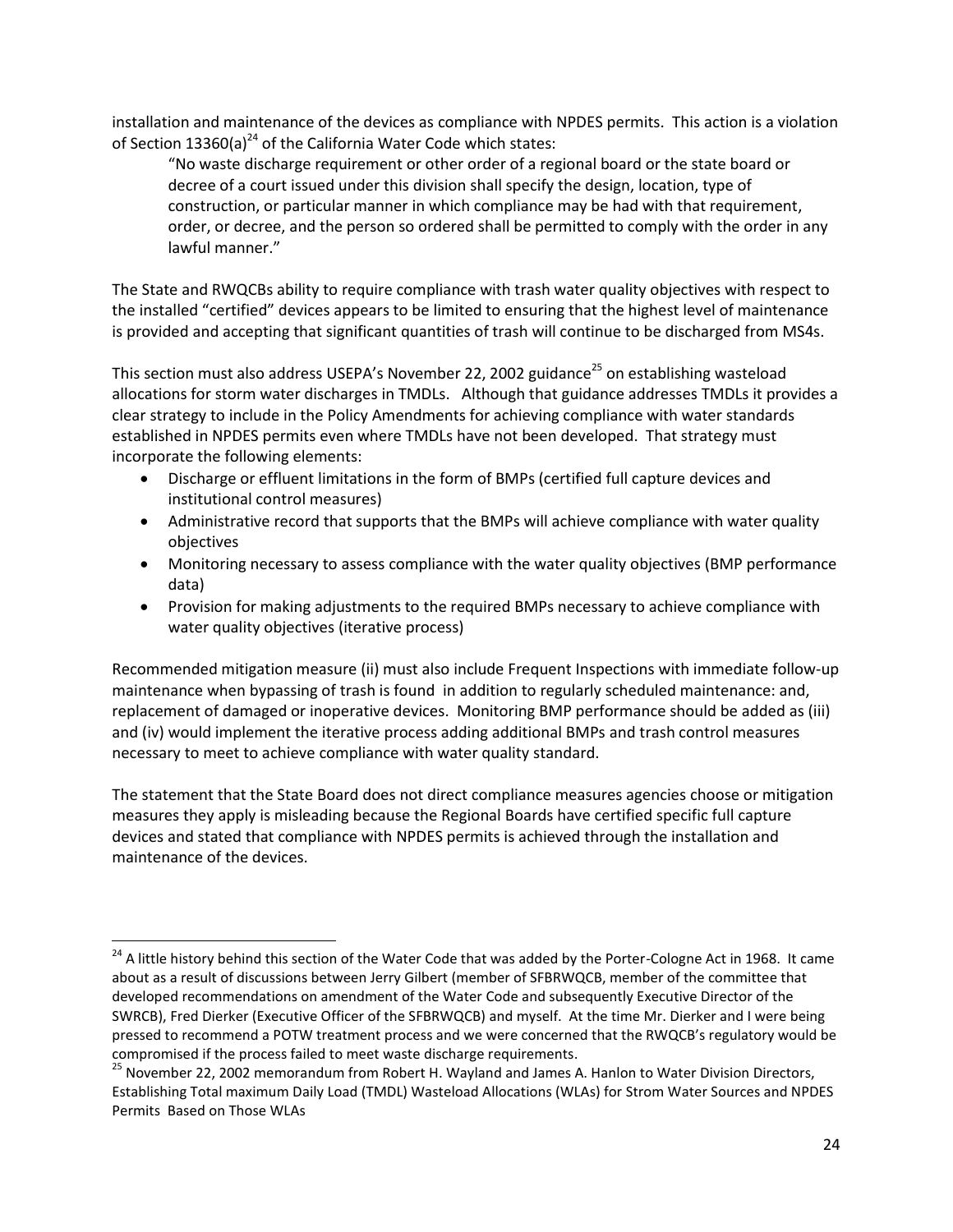LID controls and multi-benefit projects must be designed to meet the trash trapping and retention standard and have the hydraulic flow capacity required of full capture devices in order to be considered as equivalent.

Recommendation: Incorporate the above in the Trash Amendments

# Comment #43 – Track 1 versus Track2 – (sections 8.3 and 8.4, page 168 and 169)

Municipalities in the Los Angeles and Bay areas have taken different approach in complying with NPDES permit requirements. In Los Angeles they have chosen to install trash capture devices implementing the Full Capture System Alternative while in the Bay Area the program has morphed into a "more studies" approach implementing the Institutional Control Alternative before implementing meaningful trash control programs even with the availability of federal stimulus and state grant funds. While Track 2 appears to offer some advantages over Track 1 and have the greatest flexibility the State Board should accelerate the implementation schedule.

Recommendations:

l

- 1. The State Board at the public hearings should seek out reasons for the two different approaches, identify the constraints in developing and implementation of trash reduction programs and determine which approach can be more quickly implemented and include review should include an assessment of the State's staff resources required to implement different regulatory approaches.
- 2. Accelerate the Time Schedule for Track 2

### Comment #44 – Beneficial Uses Impacted by Trash – (Appendix A.1, page 187)

The Water Boards are also required to protect uses from "contamination" in addition to pollution and nuisance.

Recommendation: Add "and contamination" after nuisance in Appendix A.1

# Comment #45 – Trash-Related Impacts to Public Health Beneficial Uses – (table 14, page A-8) Recommendation: Broken glass, sharp metal and hypodermic needles/syringes should be added to the health and safety hazards.

# Comment #46 – Trash in the Environment – (section II, page A-11 and A-13)

Trash can have adverse impacts on the environment even before it enters waters of the state. Trash is present throughout a watershed in parking lots, streets, sidewalks, parks and other public areas and has community drawbacks. Quality-of-life issues related to environmental blight (including the presence of trash) are rooted in the "broken window" theory, postulated in the 1940s. The presence of trash is a sign of neglect and apathy taken root in a neighborhood fueling further deterioration often leading to other societal ills. Litter is often viewed as one of the earliest indicators that a neighborhood is in distress.<sup>26</sup> The use of curb face screens at storm drain inlets leaves trash in the streets until removed by institutional control measures such as street sweeping and their use should be considered as having potential adverse impact on the environment.

Recommendation: Incorporate the above information in this section.

<sup>&</sup>lt;sup>26</sup> City of Los Angeles Department of Public Works, Bureau of Sanitation, Watershed Protection Division, High Trash-Generation Areas and Control Measures, January 2002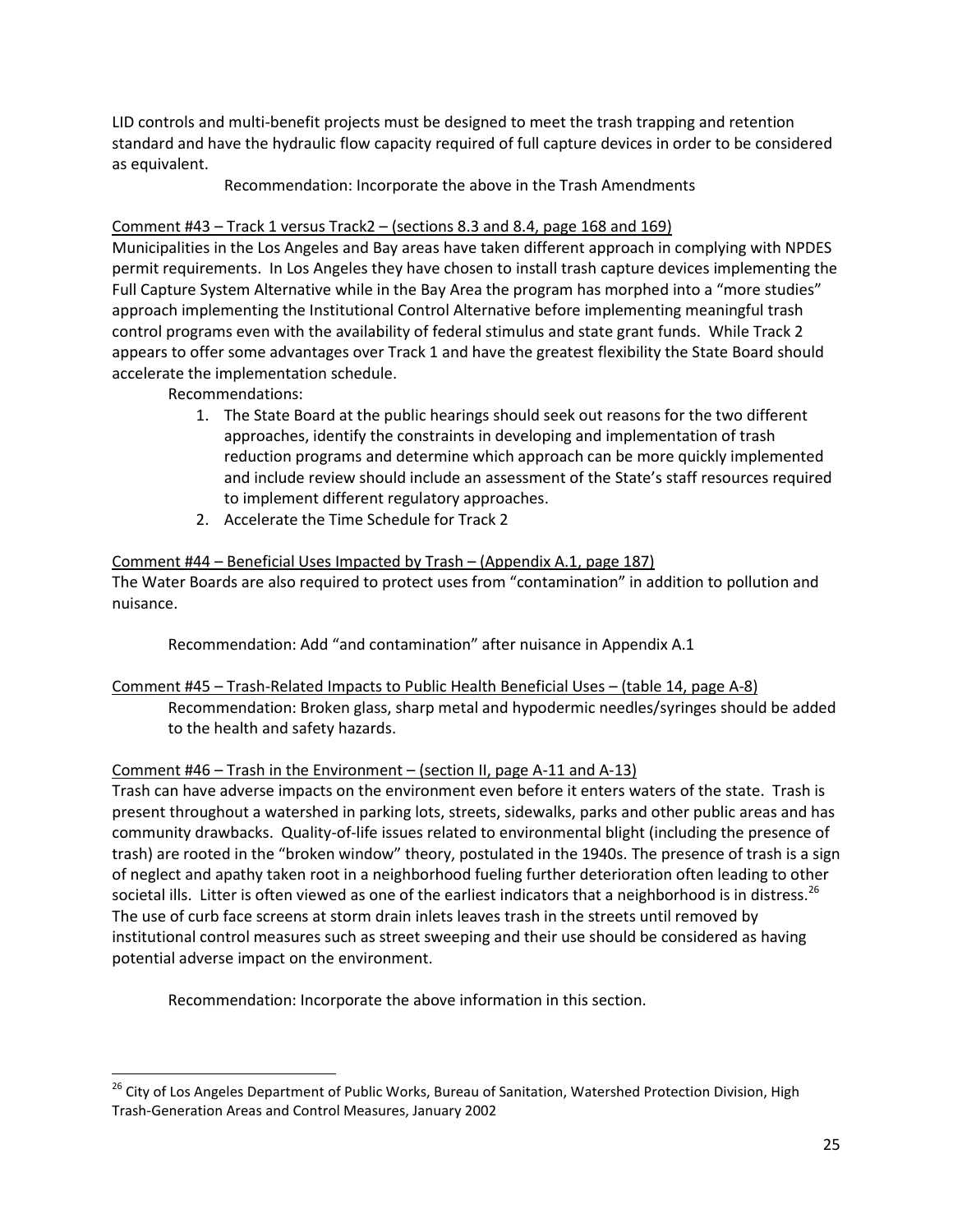Comment #47 – The Santa Clara Valley Urban Runoff Pollution Prevention Program Rapid Trash Assessments (Trash Assessment Studies, page A-14)

Did the Santa Clara Valley Urban Runoff Pollution Prevention Program actually perform Rapid Trash Assessments in the Los Angeles River Watershed and Los Angeles area lakes?

### Comment #48 – Outfall and Storm Drain Monitoring (page A-16)

The discussion of the Caltrans Public Education Litter Monitoring Study should note that sediment was not measured during the study.

The Bay Area baseline monitoring effort (ref 9) reported that trash is 17% by volume and 4% by weight of all solids in runoff and reported various components of trash – recommend that the pie charts be included in the staff report.

Recommendation: Incorporate the above information in this section.

### Comment #49 – Economic Analysis "LIFE CYCLE COSTS" – (section 3. Page C-1)

The economic analysis in Appendix C is deficient because it failed to consider the life cycle costs of implementing institutional controls and various types of treatment controls. An economic analysis that simply looks at initial costs and current personnel labor costs, operation and maintenance expenses provides little useful information to the public and those entities that must make informed decisions on which track to pursue. The City of San Jose (ref 3, page 42) performed a comparative cost study and analyzed the relative capital and operation/maintenance cost of small devices (inlet screens/ARS combinations) versus CDS device treating an area of 1000 acres over a 10 and 20 year time frame; accounted for repair and replacement of small units and predictable cost-of-living increases for labor; and, found small devices are more economical in the first decade the cost advantage disappears in the second decade. Small devices are considered to have a useful life of 5 years while large capacity devices are considered to have a minimum 25-year useful life.

The State Board in the grant to the San Francisco Estuary Partnership, Trash Capture Demonstration project (ref 3, Appendix 5) required recipients to properly staff, operate, maintain and perform repairs to all portions of the Project during its useful life including reconstruction, repair and replacement and defined the useful life as 20-25 years. Replacement and repair of treatment devices, equipment including street sweepers, vacuum trucks, etc and increased labor costs that will drive up the maintenance costs and must be included in a life cycle analysis. It is disingenuous to simply show increased costs as a result of installation of additional devices. Several municipalities in the Los Angeles area are reporting that they are currently budgeting for the replacement of small treatment devices. Municipalities that implement administrative institutional controls will be faced with ongoing increases in labor costs and monitoring of trash discharges to demonstrate compliance which can be significant.

The maintenance costs must reflect a realistic frequency and costs of maintaining small treatment devices. The Analysis apparently assumes (page C-43) that "one catch basin per acre" is needed for in high intensity developed areas i.e. industrial, commercial, schools, apartment complexes, etc that have internal private storm drainage systems connected to a MS4. The municipalities cost of providing the oversight of design, installation, operation, monitoring and maintenance need to be included in alternatives analysis that compare these costs plus the installation and maintenance costs borne by the land user to the alternative of providing an offsite treatment by a larger capacity device.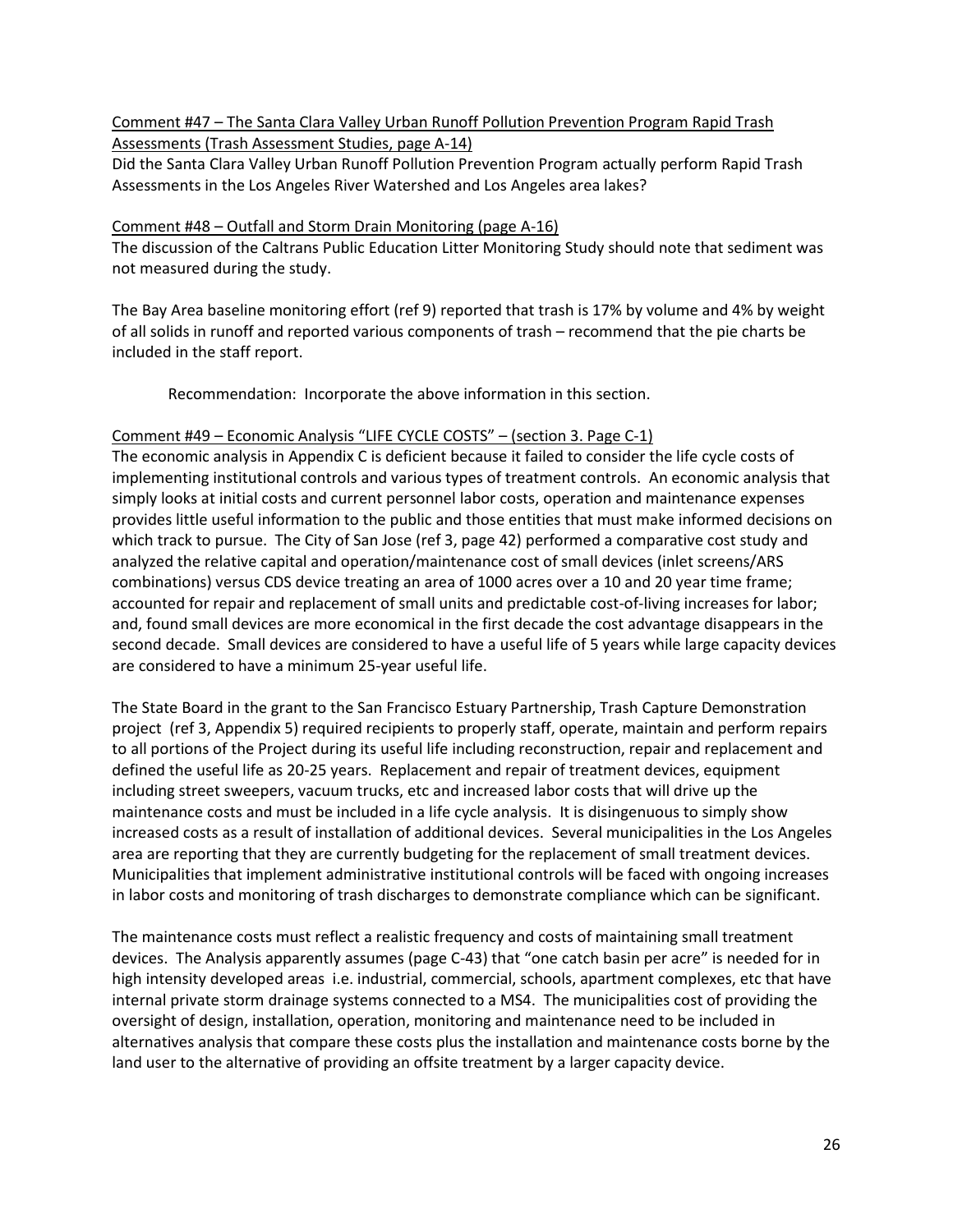Recommendation: That the Economic Analysis be redone to include realistic and predictable 25 year life cycle costs.

# Comment #50- Costs of Maintaining Vortex Separators – (section 6.b.2, page C-44)

The \$30,000 cost for annual maintenance is extremely high and it appears to have been taken from the Hamilton Bowl project presentation that reports the \$30,000 as the cost for maintaining the four different types of devices that were installed in the drainage area including the Fresh Creek nets, Roscoe Moss linear unit, CDS device and catch basin inserts. I have been personally involved in over 15 cleanouts of CDS devices in the Bay Area including the three units located in a heavy traffic area in the Embarcadero in front of the San Francisco Ferry Building. None of the annual cleanout events cost more than the minimum "callout cost" of \$600.

Recommendation: That actual costs be developed for maintenance of the CDS device.

# **Recommended Changes to Ocean Plan and ISWEBE Trash Amendments**

- 1. Water Quality Objectives Ocean Plan, C. Physical Characteristics 5. and ISWEBE, B. Trash
	- a. Add "or cause a contamination or hazard to public health".
	- b. Add footnote "To achieve statewide consistency in the application of this objective the State Board intends to develop guidance to the regional boards for determining "acceptable" levels of trash in creeks, flood control drainage systems, wetlands, estuaries and the ocean that do not constitute a nuisance, adversely affect beneficial water uses and/or cause a contamination."
- 2. Applicability Ocean Plan Applicability –L.1.b. and ISWEBE B.1.b.
	- a. A provision must be added that addresses systems /devices that could be certified during the interim period between now and when effective date of the Trash Provisions.
	- b. A new provision (3) must be added that requires all systems/devices meet the new definition/criteria added in the Monitoring and Reporting Sections and Appendices. (See Comments #11 and 19)
	- c. A new provision (4) must be added that addresses those devices that have already been certified and upon review have been found to not comply with the new definition/criteria. (See Comment #12)
- 3. Permitted Dischargers Compliance Ocean Plan L.2.a. and ISWEBE B.3.a.
	- a. These sections need to address a MS4 permittees responsibility to address those dischargers where they have no regulatory authority yet those dischargers actually discharge to the MS4.
- 4. Permitted Dischargers Compliance Ocean Plan L.2.a.(1) and (2) and ISWEBE B.3.a.(1) and (2)
	- - a. Add a footnote that "Municipalities may require and oversee the design, installation, operation and maintenance of full capture systems, other treatment controls and institutional controls on private property". (See Comment #3)
- 5. Additional High Trash Generating Land Uses Ocean Plan L.2.d. and ISWEBE B.4.
- a. Add amusement parks, sports complexes, regional transit parking lots and flea markets.
- 6. Time Schedule Ocean Plan L.4.(2) and ISWEBE B.5.(2)
	- a. The permittee must do more than explain how the controls are "designed" to achieve the same performance results as Track 1. They must also be required to submit a monitoring program plan that documents the reduction in the discharge of trash achieving the same performance results as Track 1.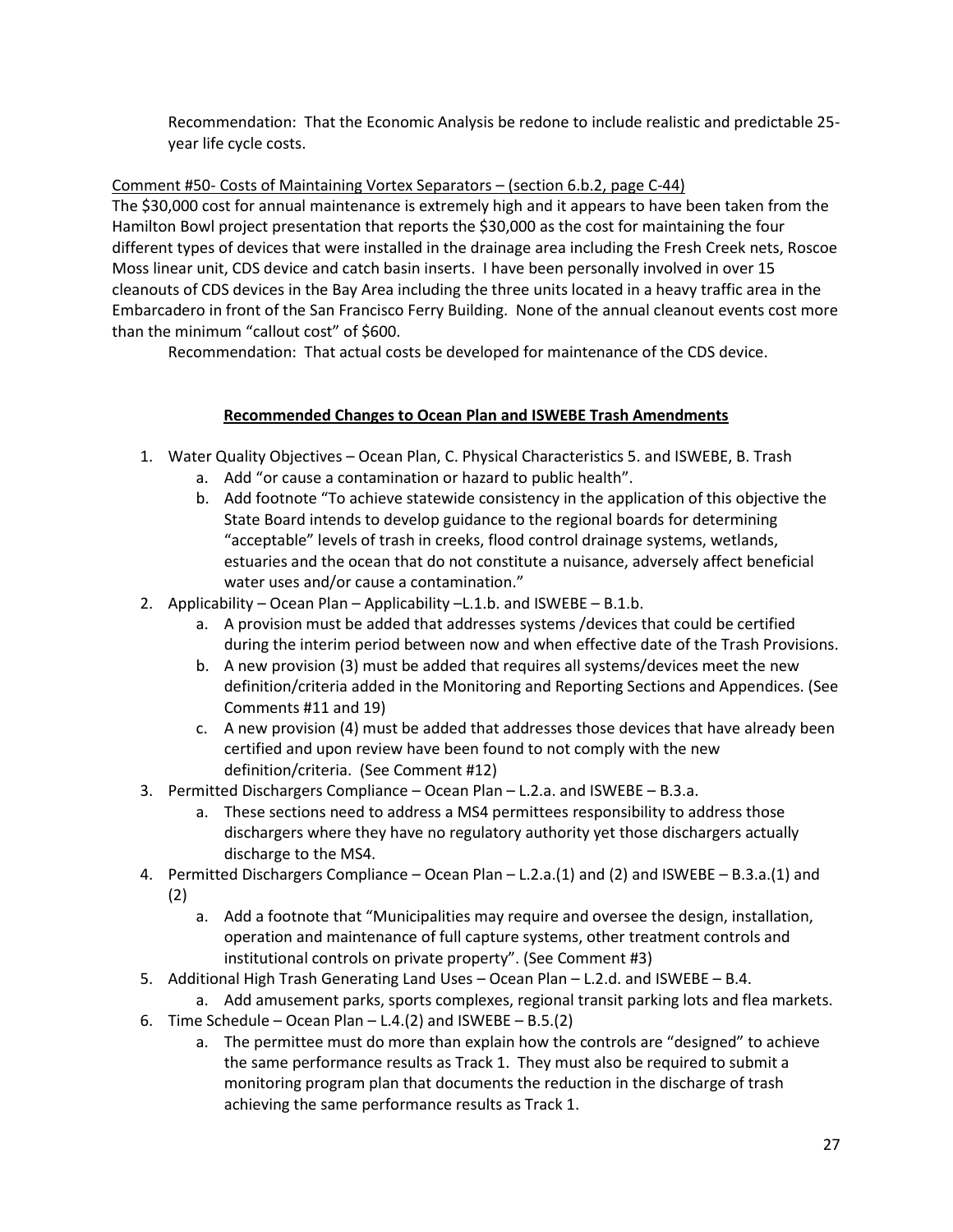- 7. Time Schedule Ocean Plan L.4.(3) and (4) ISWEBE B.5.(3) and (4)
	- a. Institutional controls such as street sweeping, storm drain cleaning, enforcement, etc under Track 2 should be given a time schedule of two budget cycles or three years from the effective date of the proposed Trash Amendments to implement these control measures. Institutional controls such as ordinances could require 5 years to be fully implemented. Installation of Full Capture systems/devices installed in storm drain inlets should have a time schedule of 5 years. The 10-year compliance time frame in Track 1 and 2 must be limited to installation of large capacity Full Capture Devices serving large areas. (See comment 9)
- 8. Time Extensions Ocean Plan L.5. and ISWEBE B.6.
	- a. This section should be deleted because dischargers have already been alerted as a result of the Public Notice and the draft Trash Amendments that they must develop and implement trash control measures.
- 9. Monitoring and Reporting Ocean Plan L.6. and ISWEBE B.7.
	- a. That the Installation, Inspection and Operation and Maintenance Programs in Comment #11 be adopted as minimum level of effort under Monitoring and Reporting and be included as Appendices to the Trash Amendments.
- 10. Monitoring and Reporting Ocean Plan L.6.b.(3) and ISWEBE B.7.b.(3).
	- a. Include in the Definition of Terms a definition of "effectiveness".
- 11. Monitoring and Reporting Ocean Plan L.6.b.(4) and ISWEBE B.7.b.(4).
	- a. That the demonstration of the reduction in trash discharged from previous years be determined by measuring the mass and volume of trash actually removed by the control measure and/or discharged from the MS4.
	- b. The monitoring results must be reported by individual land use categories.
	- c. The mass and volume of trash reduced must be reported.
- 12. Monitoring and Reporting Ocean Plan L.6.b.(5) and ISWEBE B.7.b.(5).
	- a. This reporting requirement can be deleted if the volume and mass of trash discharge are reported.
- 13. Enforcement Strategy Ocean Plan New Section 7. and ISWEBE New Section 8.
	- a. An enforcement strategy must be added to the Trash Amendments that implements USEPA's guidance on establishment of TMDLs and NPDES permits. See Comment #42. This strategy must provide guidance to the Regional Boards on NPDES permit revisions and/or enforcement actions that would implement the iterative process by adding additional Full Capture Certified system/devices and trash control measures necessary to achieve compliance with water quality standard.
	- b. The enforcement strategy must address the failure of currently certified systems/devices that do not comply with the revised definition/criteria.
- 14. Revised Definition/Criteria of Full Capture System Ocean Plan Appendix I and ISWEBE-Appendix A
	- a. The following additional minimum criteria are recommended:
		- Require that all devices installed in storm drain inlets be sized based on the peak 5-minute rainfall intensity determined by NOAA's Point Precipitation Frequency Estimates and that large capacity full capture devices be sized using the catchments Tc and NOAA's Point Precipitation Frequency Estimates.
		- Prohibit the use of on-line trash control devices that allow peak flows to circulate or low through the trash storage area unless they are cleaned out after each storm event; or specify that trash control devices shall retain trash in an